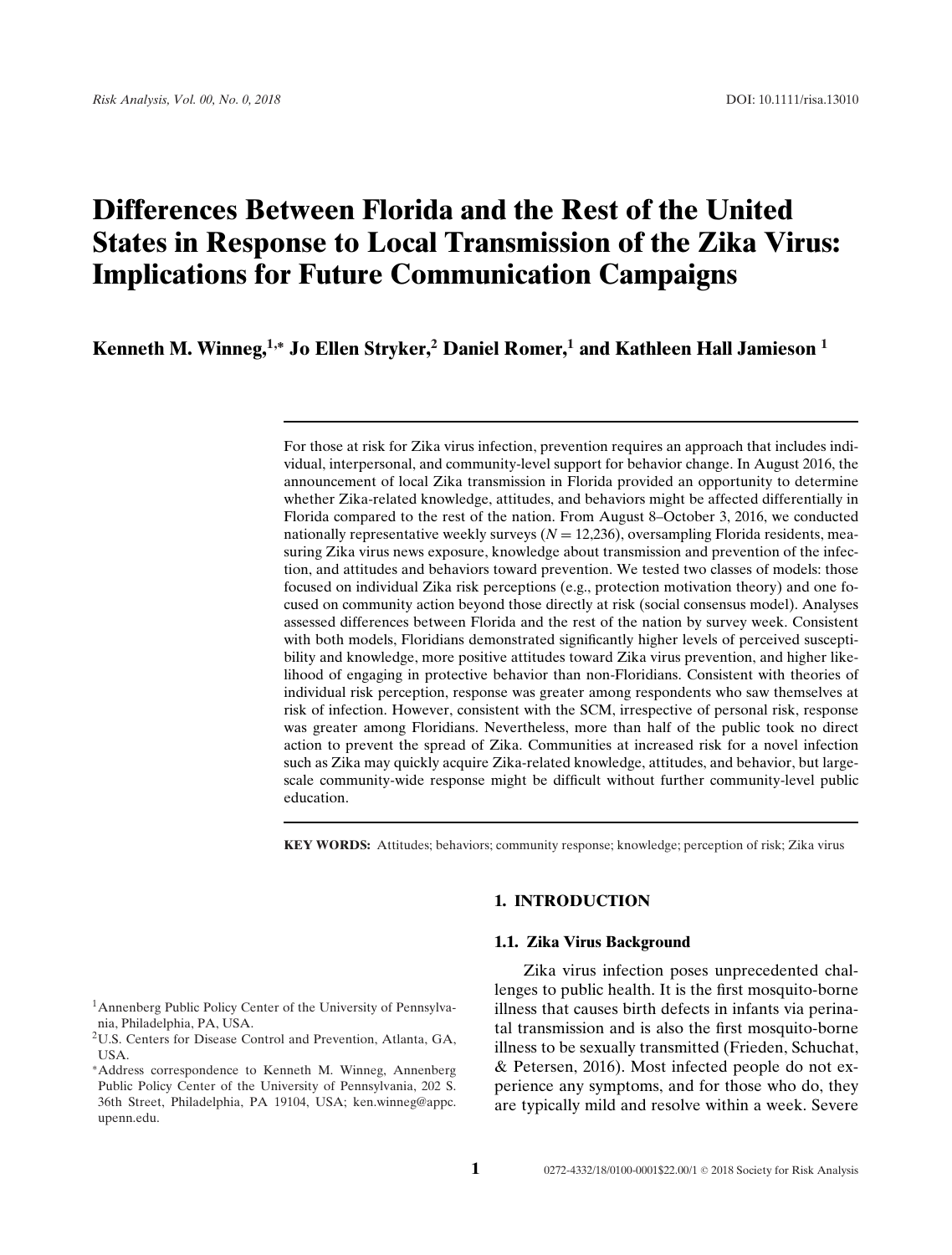outcomes, which are rare, are seen only among infants born to mothers infected with Zika virus during pregnancy, including microcephaly and other birth defects, and a small number of adults who may have acquired Guillain–Barré syndrome as a consequence of Zika virus infection. At present, there is no known cure or vaccine. While cases of Zika virus infection have been reported across the United States, people are only at substantial risk for contracting the virus if they live in or travel to an area with active Zika virus transmission, or if they have sex without a condom with someone who lives in or travels to an area with active Zika virus transmission.<sup>3</sup>

The novelty of the virus has necessitated the issuance of public health guidance and the development of risk communication messages based on limited evidence. For example, on January 15, 2016, the Centers for Disease Control and Prevention (CDC) issued guidance for pregnant women and women trying to become pregnant for travel to countries with active Zika transmission based on "reports in Brazil of microcephaly and other poor pregnancy outcomes in babies of mothers who were infected with Zika virus while pregnant" (CDC, 2016). It was not until May 19, 2016 that more definitive claims of causality were published (Rasmussen, Jamieson, Honein, & Petersen, 2016). On February 5, 2016, the CDC issued the first guidance to prevent sexual transmission of the Zika virus based on three cases: a report published five years earlier of a symptomatic man who transmitted Zika to his nontraveling wife (Foy et al., 2011), a study of the persistence of Zika virus in semen (Musso et al., 2015), and a recent case of transmission between a traveling man and his nontraveling sex partner that was under investigation (Oster et al., 2016) .

For those at risk for Zika virus infection, prevention requires an ecological approach that includes individual, interpersonal, and community-level support for behavior change (Frieden et al., 2016; Rather, Kumar, Bajpai, Lim, & Park, 2017). At the individual level, personal protective behaviors include using insect repellent and long clothes to prevent mosquito bites. At the interpersonal level, prevention behaviors such as installing screens, using fans or air conditioning, and removing standing water can protect not only oneself but also those in one's household susceptible to the most severe consequences. At both the personal and interpersonal level, using condoms protects oneself from spreading the disease to one's partner. Community-level support for vector control strategies can contribute to whether all of these strategies are employed (Coto, 2016), and community efforts to remove standing water and to spray insecticide can reduce the mosquito population (Frieden et al., 2016). Support for such actions necessarily extends beyond those most at risk. While there are many recommended prevention strategies, knowledge about the efficacy of some approaches, and the relative efficacy of each, is still evolving. This has resulted in a long list of prevention recommendations, with limited ability to prioritize based on efficacy. For example, the relative prevalence of transmission via sex or mosquito is unknown; therefore, it is difficult to determine if condoms during sex should be prioritized over insect repellent.

Before local transmission of Zika virus occurred in Florida, Zika virus-related public knowledge, attitudes, and behaviors in the United States were informed by news from countries and U.S. territories with local Zika virus infection or from travel-related cases. However, on August 1, 2016, after the Florida Department of Health identified the first cases of locally transmitted Zika virus infection in the United States in Miami-Dade and Broward counties, CDC issued guidance for pregnant women and women of reproductive age regarding travel to Florida (Likos et al., 2016). All previously reported cases of Zika virus infection in the 50 U.S. states were travel related (including sexual transmission), with more cases in Florida than any other state except for New York (Zika Epidemiology and Surveillance Task Force, 2016). The onset of local transmission provided an opportunity to understand how individuals' knowledge, attitudes, and preventive behavior may respond to the increased risk for Zika virus infection, with potential implications for how to enhance these outcomes in future prevention communication programs.

#### **1.2. Behavior Change Models and Theories**

Several theories of behavior change that focus on risk perceptions predict that awareness of the elevated risk in Florida would lead to greater behavior change in that state than the rest of the country. For example, protection motivation theory (Rogers, 1975, 1983) and the health belief model

<sup>&</sup>lt;sup>3</sup>In the United States, Zika virus infection has been found in most states (mainly due to travel-related infection), with limited local vector borne transmission in Florida and Texas, and widespread local vector borne transmission in Puerto Rico and the U.S. Virgin Islands (https://www.cdc.gov/zika/intheus/mapszika-us.html#zika-cases-us).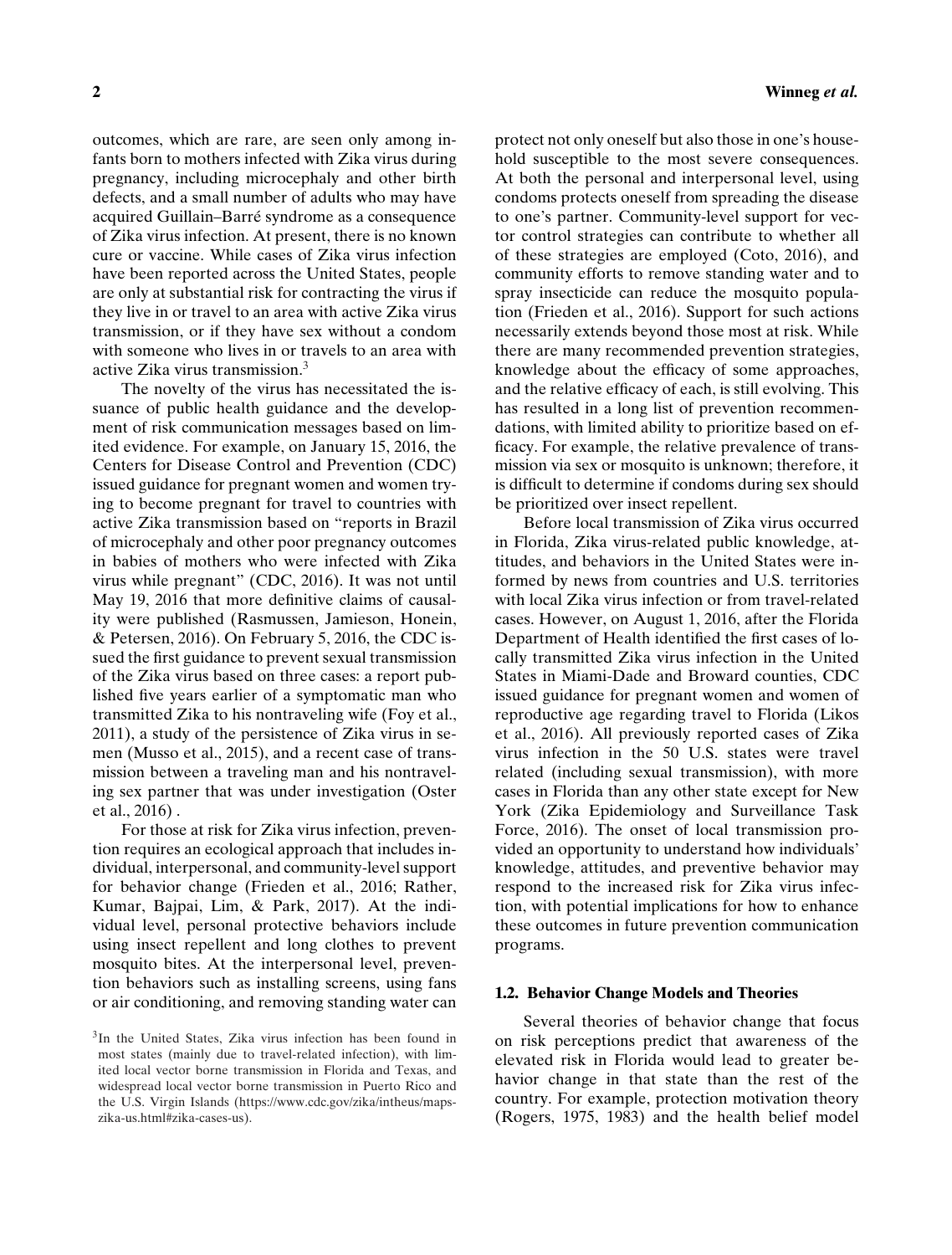# (Rosenstock, 1974; Strecher & Rosenstock, 1997) posit that behavior is a function of perceived threat, which is a function of perceived susceptibility (probability of acquiring an outcome) and perceived severity of the outcome. Individuals will be most likely to take protective action if they believe themselves to be at risk for a negative health outcome and believe that the outcome is sufficiently severe. If the perceived threat is sufficiently high, the benefits to performing the preventive behavior outweigh the barriers, and people have the self-efficacy or confidence in their ability to perform the behavior, then behavior change is likely to occur. Because Florida was the first state to experience local transmission in the United States, we would expect that residents of that state would experience greater perceived risk of Zika virus transmission. However, given that the severity of Zika virus infection resides primarily in women who were or intended to become pregnant, it was unclear if heightened perceived susceptibility alone would be sufficient for generating increased knowledge about the transmission and severity of the infection, factors that

behaviors. Other models of behavior change, including the social consensus model (SCM) (Romer & Hornik, 1992), posit that effective community response requires support beyond those most at risk. Even as knowledge about Zika virus diagnosis, transmission, and prevention increase, fundamental challenges to the development of effective Zika risk communication messages remain. For example, although the severe consequences of Zika virus infection impact a limited group, primarily pregnant women and their unborn babies, there are a range of prevention strategies that require support and action on behalf of family, sexual partners, and the community at large.

would lead to supportive attitudes and protective

Originally developed in the context of the newly emerging HIV epidemic, the SCM also has relevance to the more recently emerging Zika health threat. From the perspective of the SCM, knowledge about the health threat will be insufficient to motivate action in the larger community until the appropriate responses are socially accepted. In the case of Zika, ways of avoiding infection may be less salient for those not at risk for severe outcomes. But if those not at risk engage in preventive behaviors like removing standing water, repairing screens, and supporting the spraying of insecticide by local municipalities, they will help those most susceptible and

therefore the wider community. Thus, it is also important for the larger public to take action that will support the prevention of infection from the Zikacarrying mosquito. We were interested, therefore, to see how engaged the larger public was in Florida compared to the rest of the country in becoming actively involved in preventing the spread of the virus. This could take the form of individual action (e.g., removing stagnant water from yards) to endorsing community-wide action (e.g., spraying of insecticide).

The SCM makes the prediction that in the absence of widespread support for preventive action, even action among those at risk will be limited. Thus, we were interested to determine whether persons who did not see themselves directly at risk of infection engaged in greater individual protective action or supported community-wide action in Florida compared to the rest of the country. We expected greater efforts to prevent the spread of the infection among those not personally at risk in Florida than in that of the rest of the United States. In addition, because of this greater albeit still limited community support in Florida, we expected even greater levels of effective action among those who perceived themselves at risk in Florida than in the rest of the United States.

We were able to answer these questions in a study that tracked national awareness of the infection, its symptoms, perception of risk, and potential actions that could be taken by residents of the United States over a period of eight weeks. In particular, the study was able to track an oversample of residents of Florida, where local transmission was occurring, separately from the rest of the United States. Before local transmission of Zika virus was confirmed in Florida, concern about the infection focused mainly on isolated travel-related cases from countries and U.S. territories with local Zika virus infection. However, shortly after CDC issued guidance for pregnant women and women of reproductive age regarding the risks of travel to Florida (Frieden et al., 2016), we began to oversample Florida residents, which enabled us to study the effects of this increased risk on residents of Florida versus the rest of the country where the risk of infection was much lower.

## **1.3. Hypotheses**

We anticipated that effects predicted by both individual and social models of behavior change would be evident in the early phases of the Zika epidemic. First, because Florida was already the focus of Zika transmission in the United States and became the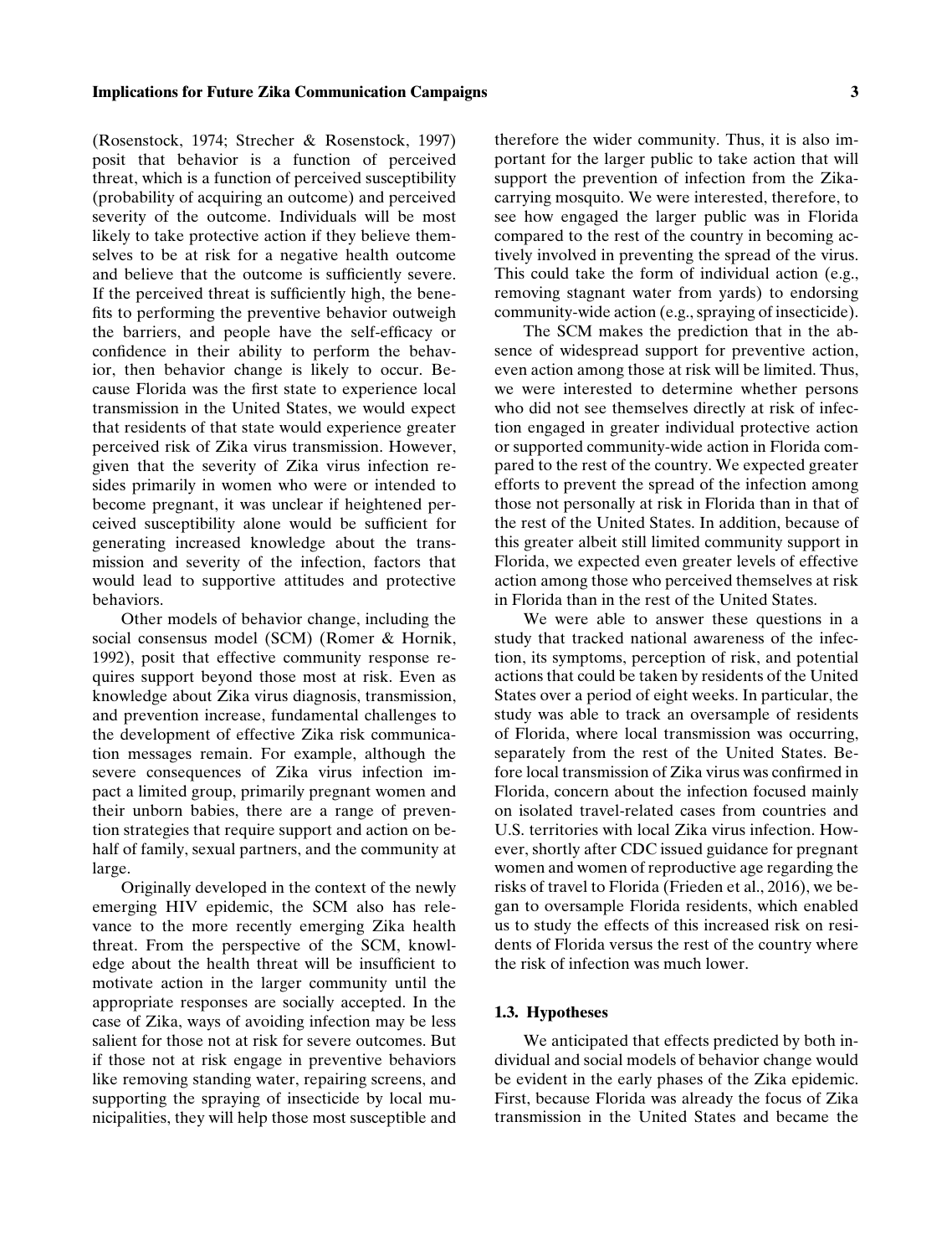first site of local transmission, we anticipated that residents of that state would exhibit greater awareness and knowledge of the health threat, and greater perceptions of personal susceptibility to it.

- *H1: Residents of Florida will report differentially greater awareness of news about Zika virus as the study period progressed than residents of the rest of the United States.*
- *H2: Residents of Florida will report differentially greater perception of susceptibility, knowledge of transmission and severity, and greater action and attitudes toward preventing Zika infection as the study period progressed than residents of the rest of the United States.*
- *H3: Households with an imminent or planned pregnancy will report greater perceived susceptibility, knowledge of transmission and severity, and greater action and attitudes toward preventing Zika infection than others, a difference that will be greater in Florida.*

The heightened susceptibility to the Zika virus in Florida may result in greater knowledge of transmission and severity, more positive attitudes toward prevention, and greater preventive actions. At the same time, we anticipated that in the early phases of the epidemic when appropriate community responses were not yet crystalized, there would be weaker support in the general public for actions to prevent the spread of the virus than among those most likely to be adversely affected. Nevertheless, on the basis of the SCM, we expected support for preventive action to be stronger among residents of Florida than in the rest of the United States whether they were personally at risk of infection or not.

*H4: Although residents of Florida will report greater susceptibility to Zika infection than residents of the rest of the United States, whether they report susceptibility or not, residents or persons not considering themselves at risk in Florida will also take greater personal action and support greater community efforts to prevent the spread of the virus than residents of the rest of the United States.*

We also expected that the community-level differences between residents of Florida and residents of the rest of the United States would remain even after controlling for demographic variables, including age, sex, race, education, and whether or not a

member of the household was pregnant or intending to become pregnant.

# **2. METHOD**

#### **2.1. Survey Design**

Starting on February 12, 2016, the Annenberg Public Policy Center of the University of Pennsylvania (APPC) conducted nationally representative weekly surveys of adults ages 18 and older regarding knowledge of and attitudes and behavior toward the Zika virus outbreak. A dual frame sample consisting of cell and landline telephone was constructed. The surveys were conducted in English or Spanish in all 50 states and Washington, DC. Beginning the week of August 8, 2016, after the first case of Zika in Florida unrelated to travel was reported, APPC oversampled a representative crosssection of respondents from Florida to enable a comparison of residents from that state with residents in the rest of the country. Sample sizes for the United States (excluding Florida) and Florida were approximately 1,000 (average margin of error not exceeding  $\pm$ 4%) and 500 respondents (average margin of error not exceeding  $\pm 6\%$ ), respectively, each week. The final national weekly survey with the Florida oversample was conducted from September 22 through September 26, 2016. The week of October 3, 2016 included Florida residents only. Average response rates were 6% nationally and 15% in Florida (AA-POR RR3). The total number of survey respondents across the nine weeks used in this analysis was 12,236.<sup>4</sup> Several questions on attitudes were not asked during two or three weeks of data collection.

The survey included multiple items related to Zika virus, including a measure of reported familiarity with Zika virus news coverage that was used as a proxy for interest in Zika virus information. There was one measure of perceived susceptibility of infection ("What is the risk that you will be infected with Zika in the next six months?"). Although there were no direct measures of personal perceived severity, four measures assessed knowledge about the consequences of Zika, and they were used as a proxy for perceived severity. Eight items measured

<sup>4</sup>Additional information about the methodology, including sampling, within household respondent selection, weighting variables and procedures, is available at http://ssrs.com/wpcontent/uploads/2017/11/SSRS-Omnibus-Methodology-November-2018.pdf.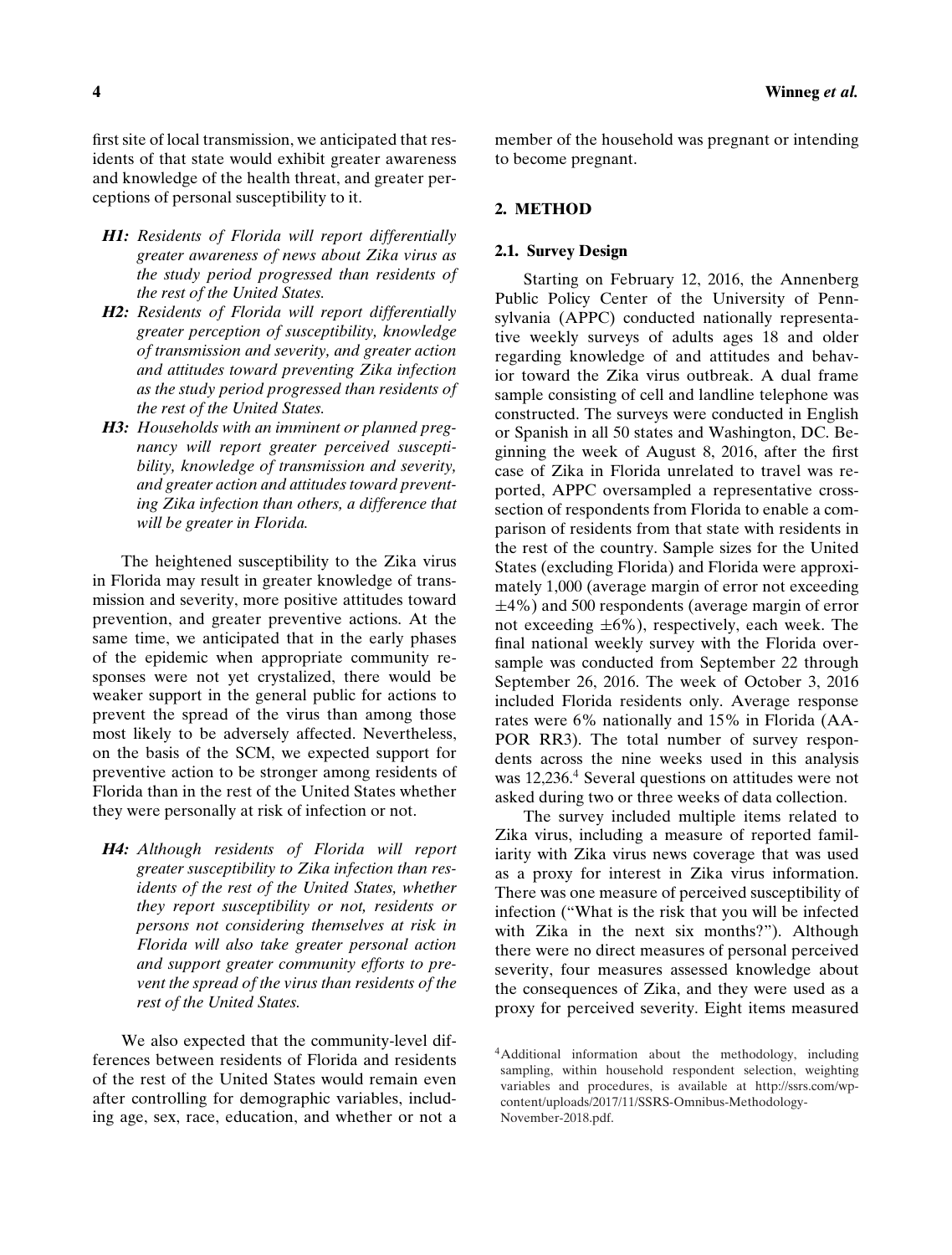#### **Implications for Future Zika Communication Campaigns 5**

**Table I.** Weekly Survey Questions Related to Zika Virus Knowledge, Attitudes, and Behaviors—Florida and the Rest of the United States, August 8 to October 3, 2016 (Full Wording and Responses Can Be Found in Appendix)

Items

#### **Reported familiarity with Zika (proxy for interest in Zika virus information):** Very or somewhat familiar with Zika virus news **Perceived susceptibility**: At least moderate perceived risk of becoming infected with Zika virus next six months **Perceived severity**: Zika virus always produces noticeable symptoms Adults can die if infected with Zika virus Zika virus causes microcephaly Zika virus causes Guillain–Barré syndrome **Knowledge about transmission**: Mosquitoes very or somewhat likely transmission route Sexual intercourse very or somewhat likely transmission route Coughs or sneezes not too likely or unlikely transmission route **Knowledge about travel restrictions**: Correctly identified Florida as state of travel restrictions **Attitudes—community prevention**: Strongly or somewhat approve of ground spraying Strongly or somewhat approve of aerial spraying Strongly or somewhat favor genetically modified mosquitoes to fight Zika virus **Behavior**: Have searched for information about Zika virus Have spoken to a doctor about Zika virus in past three months Have spoken to family or friends about Zika virus in past week Have done something to protect themselves from Zika virus in past three months

knowledge about the infection, including the four measures of severity, three regarding transmission routes, and one about travel to Florida. Because the various knowledge items measured unrelated aspects of the Zika epidemic, we did not expect them to form reliable composites. Nevertheless, as an indication of reliability, we assessed correlations of the items with reported exposure to news about the virus. Those correlations ranged from  $0.046 (p < 0.001)$  for knowledge that mosquitoes were the likely transmission route to  $0.277$  ( $p < 0.001$ ) that Zika causes microcephaly. The survey also included three measures of attitudes toward potential community preventive actions and four items regarding potential individual behaviors taken to cope with the threat (Table I).

### **2.2. Analysis**

Distributions of variables are reported separately for Florida and the rest of the United States by week of data collection. Outcomes were coded such that refused responses were set to missing (and typically represented less than 1% of the sample), 1 equaled a positive response, and a 0 equaled all other responses (including neutral, negative, and "don't know"). Logistic regression was used to assess two primary comparisons: (1) differences between Florida (coded as a 1) and the rest of the United States (coded as a 0) and (2) interactions between location (Florida and not Florida) and week (time), with week coded as a mean-centered variable (week-5). The logistic regression analyses included data only from August 8 to September 26, 2016, and adjusted for age, sex, education, race/ethnicity, and whether or not a household member was pregnant or intending to become pregnant during the next 12 months. To test Hypothesis 4, the logistic regression model was extended to include whether someone indicated they thought themselves to be at least at moderate risk for Zika virus in the "next six months." Outputs for all regressions were reported as adjusted odds ratios with levels of significance indicated.

#### **3. RESULTS**

#### **3.1. Hypothesis 1**

As predicted, familiarity with Zika virus news coverage from August 8 to October 3 remained relatively higher as the study period progressed among Floridians than in the rest of the United States (Table II). Both the effect of time ( $X^2 = 155.8$ ,  $p <$ 0.001) and the interaction between time and location  $(X^2 = 3.9, p < 0.01)$  were significant.

#### **3.2. Hypothesis 2**

Consistent with predictions, Floridians were more than twice as likely to express at least moderate perceived susceptibility, or risk of becoming infected with Zika virus in the next six months (overall 37.1% of Floridians vs. 16.0% of non-Floridians,  $X^2 = 619.3, p < 0.001$ ) (Table II). This concern remained higher across the survey period. Floridians were more likely to know that their state was the subject of travel restrictions (62.6% vs. 48.9%,  $X^2$  = 139.2  $p < 0.001$ ), a difference that was present at the start of the survey period and remained so throughout. Most respondents, regardless of location, knew that mosquitoes were the likely transmission route, with a small advantage for residents of Florida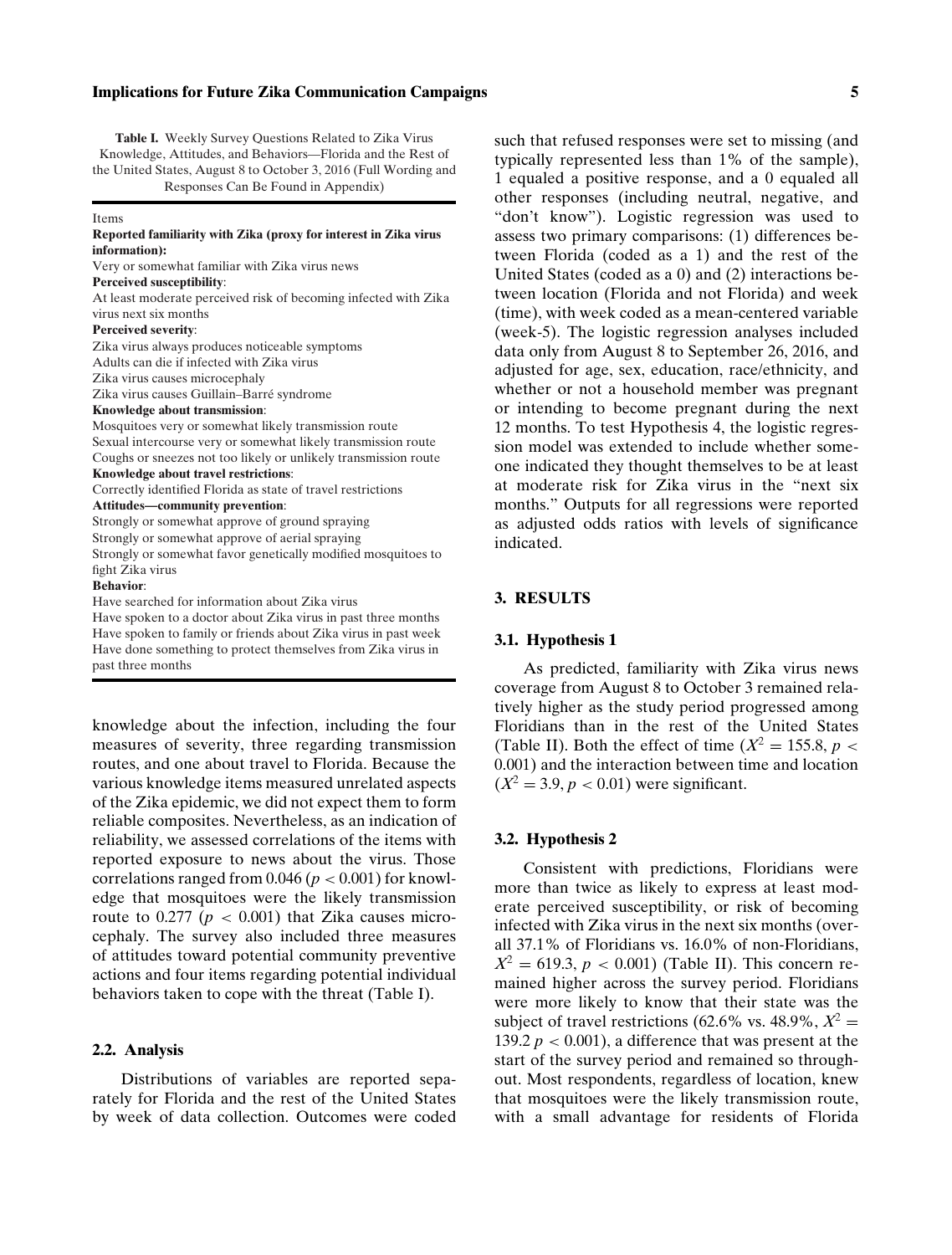**Table II.** Percentage Responding Affirmatively/Correctly to Weekly Survey Questions Related to Zika Virus Awareness and Risk Perception—Florida and the Rest of the United States, August 8 to October 3, 2016

|                                                                                        |      |                |      |           |      | Week |           | Florida (Other States) | Florida $\times$ Week Number |      |                                                                 |                  |
|----------------------------------------------------------------------------------------|------|----------------|------|-----------|------|------|-----------|------------------------|------------------------------|------|-----------------------------------------------------------------|------------------|
| <b>Responses</b>                                                                       | 8/8  | 8/15           | 8/22 | 8/29      | 9/4  |      | 9/12 9/19 | 9/2                    |                              |      | 10/3 Total $AOR^a(X^2)$ (bold = sig) $AOR^a(X^2)$ (bold = sig.) |                  |
| Very or somewhat familiar with Zika virus news:                                        |      |                |      |           |      |      |           |                        |                              |      |                                                                 |                  |
| Florida                                                                                |      | 88.8 88.8 90.8 |      | 89.5      | 90.7 | 88.3 | 90.3      | 89.0                   | 90.5                         | 89.6 | $2.104***$ (155.81)                                             | $1.048^*$ (3.88) |
| Other states                                                                           | 82.9 | 82.8           | 80.0 | 80.8      | 79.2 | 79.9 | 77.1      | 79.4                   |                              | 80.3 |                                                                 |                  |
| At least moderate perceived risk of becoming infected with Zika virus next six months: |      |                |      |           |      |      |           |                        |                              |      |                                                                 |                  |
| Florida                                                                                | 37.3 | 40.1           | 35.8 | 40.2      | 38.6 | 38.3 | 34.5      | 32.4                   | 36.2                         | 37.1 | $3.188***(619.30)$                                              | 1.006(0.11)      |
| Other states                                                                           | 17.9 | -17.1          |      | 14.2 15.6 | 16.2 | 17.7 | 16.8      | 12.6                   |                              | 16.0 |                                                                 |                  |

<sup>a</sup> AOR = Adjusted odds ratio controlling for age, sex, education, race/ethnicity, and whether a hh member was pregnant/intending to get pregnant in next 12 months.

\*\*\**p <* 0.001, \**p <* 0.05 at 95% CI.

Table III. Percentage Responding Affirmatively/Correctly to Weekly Survey Questions Related to Zika Virus Knowledge—Florida and the Rest of the United States, August 8 to October 3, 2016

|                                                                                                  |      |      |      |      |      | Week |      | Florida (Other States) | Florida $\times$ Week Number |       |                                                                                                                   |                           |
|--------------------------------------------------------------------------------------------------|------|------|------|------|------|------|------|------------------------|------------------------------|-------|-------------------------------------------------------------------------------------------------------------------|---------------------------|
| <b>Responses</b>                                                                                 | 8/8  | 8/15 | 8/22 | 8/29 | 9/4  | 9/12 | 9/19 | 9/26                   | 10/3                         | Total | $AORa (X2)$ (bold = sig)                                                                                          | $AORa (X2)$ (bold = sig.) |
| Mosquitoes very or somewhat likely transmission route:                                           |      |      |      |      |      |      |      |                        |                              |       |                                                                                                                   |                           |
| Florida                                                                                          | 83.9 | 84.9 | 86.8 | 84.1 | 85.2 | 84.0 | 82.7 | 82.7                   | 82.8                         | 84.1  | $1.195***$ (11.55)                                                                                                | 0.996(0.31)               |
| Other states                                                                                     | 83.2 | 81.6 | 82.4 | 83.0 | 82.9 | 81.6 | 80.9 | 80.1                   |                              | 82.0  |                                                                                                                   |                           |
| Sexual intercourse very or somewhat likely transmission route:                                   |      |      |      |      |      |      |      |                        |                              |       |                                                                                                                   |                           |
| Florida                                                                                          | 67.4 | 65.8 | 61.2 | 63.2 | 70.0 | 66.3 | 67.7 | 64.1                   | 65.3                         | 65.7  | $1.213***(22.45)$                                                                                                 | 1.030(3.26)               |
| Other states                                                                                     | 61.5 | 62.9 | 63.8 | 61.5 | 61.0 | 60.3 | 60.1 | 60.1                   |                              | 61.4  |                                                                                                                   |                           |
| Coughs or sneezes not too likely or unlikely transmission route:                                 |      |      |      |      |      |      |      |                        |                              |       |                                                                                                                   |                           |
| Florida                                                                                          | 65.8 | 68.7 | 69.2 | 67.5 | 69.7 | 65.6 | 67   | 65.6                   | 68.1                         | 67.4  | $1.186$ (16.70)                                                                                                   | 1.000(0.001)              |
| Other states                                                                                     | 63.7 | 65.1 | 64.1 | 63.3 | 65.3 | 61.8 | 60.3 | 64.9                   |                              | 63.6  |                                                                                                                   |                           |
|                                                                                                  |      |      |      |      |      |      |      |                        |                              |       | It is not too accurate, or not at all accurate, that Zika virus always produces noticeable symptoms: <sup>†</sup> |                           |
| Florida                                                                                          | 55.9 | 55.1 | 54.2 | 54.9 | 56.9 | 55.4 | 51.1 | 53.2                   | 56.8                         | 54.8  | $1.207***$ (22.10)                                                                                                | 0.972(3.23)               |
| Other states                                                                                     | 47.5 | 51.6 | 47.4 | 53   | 50.6 | 53.9 | 48.7 | 50.9                   |                              | 50.4  |                                                                                                                   |                           |
| It is not too likely, or unlikely, that adults can die if infected with Zika virus: <sup>†</sup> |      |      |      |      |      |      |      |                        |                              |       |                                                                                                                   |                           |
| Florida                                                                                          | 64.0 | 65.2 | 60.7 | 59.8 | 62.0 | 66.3 | 64.5 | 61.3                   | 63.4                         | 63.2  | $1.356***$ (54.20)                                                                                                | 1.014(0.68)               |
| Other states                                                                                     | 59.1 | 58.8 | 53.9 | 57.0 | 54.7 | 56.8 | 52.5 | 56.1                   |                              | 56.3  |                                                                                                                   |                           |
| Correctly identified Florida as state of travel restrictions:                                    |      |      |      |      |      |      |      |                        |                              |       |                                                                                                                   |                           |
| Florida                                                                                          | 59.2 | 58.2 | 62.9 | 66.9 | 64.2 | 63.5 | 65.5 | 60.5                   | 62.2                         | 62.6  | $1.628***$ (139.24)                                                                                               | 0.992(0.23)               |
| Other states                                                                                     | 46.6 | 45.9 | 45.2 | 52.9 | 51.9 | 51.0 | 48.1 | 49.7                   |                              | 48.9  |                                                                                                                   |                           |
| Scientists established Zika virus causes microcephaly: <sup>+</sup>                              |      |      |      |      |      |      |      |                        |                              |       |                                                                                                                   |                           |
| Florida                                                                                          | 77.8 | 76.5 | 72.7 | 76.0 | 78.7 | 76.3 | 75.9 | 75.9                   | 75.0                         | 76.1  | $1.216***$ (18.68)                                                                                                | 1.032(3.03)               |
| Other states                                                                                     | 74.9 | 74.6 | 70.2 | 72.6 | 68.5 | 70.4 | 67.9 | 71.4                   |                              | 71.3  |                                                                                                                   |                           |
| Scientists established that Zika virus causes Guillain–Barré syndrome: <sup>†</sup>              |      |      |      |      |      |      |      |                        |                              |       |                                                                                                                   |                           |
| Florida                                                                                          | 18.6 | 23.2 | 24.6 | 21.9 | 22.2 | 24.2 | 20.9 | 21.0                   | 22.2                         | 22.1  | 0.930(2.41)                                                                                                       | 0.995(0.007)              |
| Other states                                                                                     | 21.9 | 22.1 | 23.8 | 24.8 | 24.0 | 23.6 | 23.8 | 22.9                   |                              | 23.4  |                                                                                                                   |                           |

 $AOR =$  Adjusted odds ratio controlling for age, sex, education, race/ethnicity, and whether a hh member was pregnant/intending to get pregnant in next 12 months.

† Perceived severity items, \*\*\*  $p < 0.001$ , \*\*  $p < 0.01$ , \* $p < 0.05$  at 95% CI.

 $(84.1\% \text{ vs. } 82.0\%, X^2 = 11.6, p < 0.01)$ . Floridians were also more likely to know of the sexual transmission route (65.7% vs. 61.4%,  $X^2 = 22.4$ ,  $p <$ 0.001). However, that knowledge of sexual transmission was lower than knowledge of transmission

through mosquitoes and remained so throughout the field period. Floridians were also more likely to know that coughing and sneezing was not a transmission route (67.4% vs. 63.6%,  $\overline{X^2}$  = 16.7, *p* < 0.001) (Table III).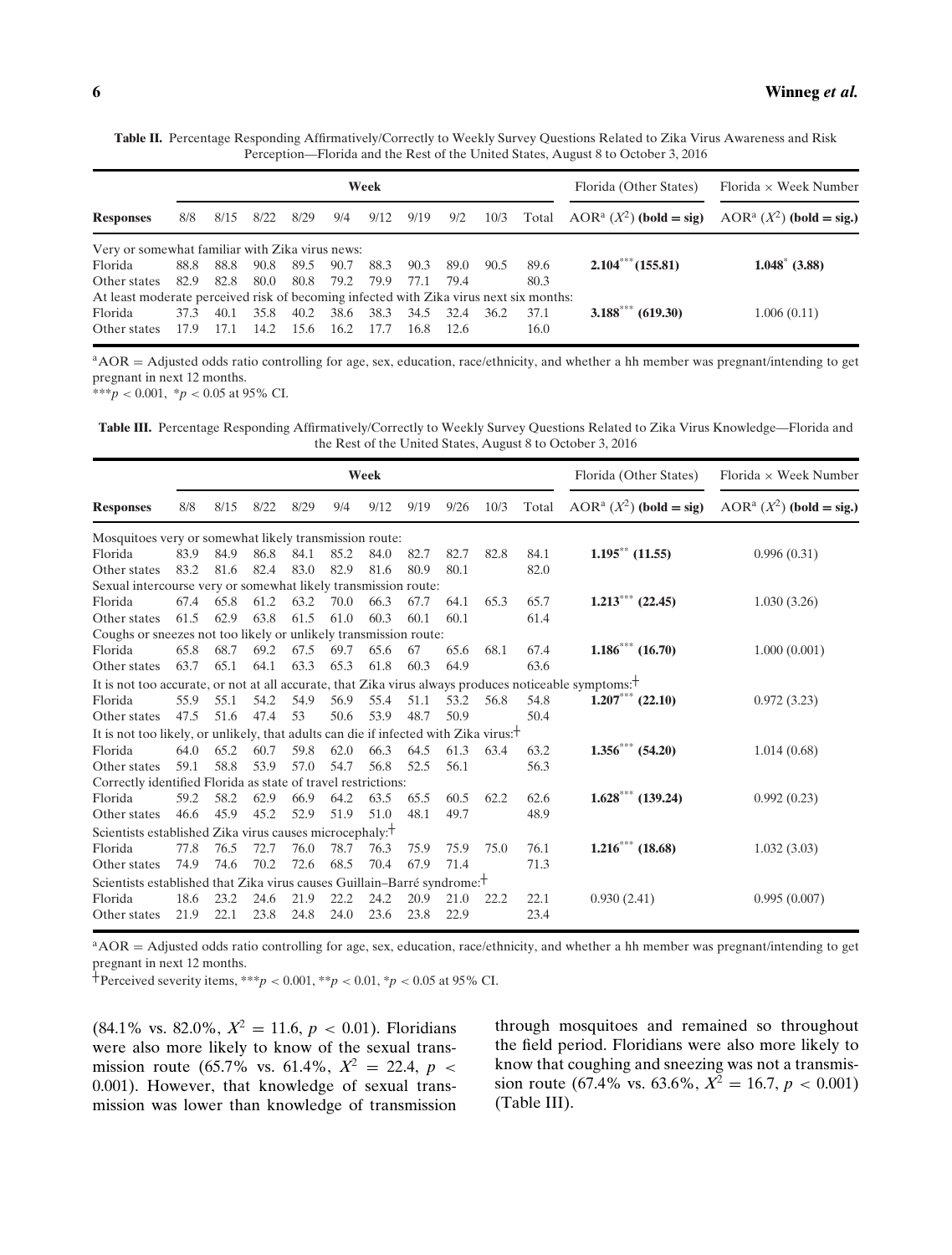#### **Implications for Future Zika Communication Campaigns 7**

|                                                                                 |      |      |      |      |      | Week |      |      |      |       | Florida (Other States)   | Florida $\times$ Week Number |
|---------------------------------------------------------------------------------|------|------|------|------|------|------|------|------|------|-------|--------------------------|------------------------------|
| <b>Responses</b>                                                                | 8/8  | 8/15 | 8/22 | 8/29 | 9/4  | 9/12 | 9/19 | 9/26 | 10/3 | Total | $AORa (X2)$ (bold = sig) | $AORa (X2)$ (bold = sig.)    |
| <b>Attitudes</b>                                                                |      |      |      |      |      |      |      |      |      |       |                          |                              |
| Strongly or somewhat approve of ground spraying:                                |      |      |      |      |      |      |      |      |      |       |                          |                              |
| Florida                                                                         |      |      |      | 90.3 | 89.5 | 85.0 | 83.4 | 87.7 | 87.1 | 87.2  | $1.640^{***}$ (29.46)    | 1.120(0.03)                  |
| Other states                                                                    |      |      |      | 81.9 | 80.4 | 79.7 | 78.1 | 79.5 |      | 79.9  |                          |                              |
| Strongly or somewhat approve of aerial spraying:                                |      |      |      |      |      |      |      |      |      |       |                          |                              |
| Florida                                                                         |      |      | 79.7 | 80.0 | 74.7 | 73.4 | 69.9 | 71.9 | 71.0 | 74.4  | $1.432***$ (41.71)       | 0.980(0.57)                  |
| Other states                                                                    |      |      | 74.3 | 66.0 | 64.3 | 65.8 | 66.9 | 64.5 |      | 67.0  |                          |                              |
| Strongly or somewhat favor genetically modified mosquitoes to fight Zika virus: |      |      |      |      |      |      |      |      |      |       |                          |                              |
| Florida                                                                         |      |      | 61.6 | 63.8 | 61.8 | 63.0 | 61.1 | 62.9 | 60.3 | 62.1  | $1.129^*$ (5.79)         | 0.964(2.29)                  |
| Other states                                                                    |      |      | 54.5 | 56.7 | 59.8 | 58.1 | 57.5 | 59.1 |      | 57.6  |                          |                              |
| <b>Behavior</b>                                                                 |      |      |      |      |      |      |      |      |      |       |                          |                              |
| Have searched for information about Zika virus:                                 |      |      |      |      |      |      |      |      |      |       |                          |                              |
| Florida                                                                         | 31.9 | 28.6 | 27.7 | 24.8 | 28.3 | 25.2 | 28.2 | 25.7 | 32.1 | 28.1  | $1.501***$ (75.25)       | 1.009(0.24)                  |
| Other states                                                                    | 25.2 | 22.4 | 19.9 | 20.7 | 23.5 | 24.3 | 22.3 | 19.6 |      | 22.2  |                          |                              |
| Have spoken to a doctor about Zika virus in past three months:                  |      |      |      |      |      |      |      |      |      |       |                          |                              |
| Florida                                                                         | 8.7  | 9.5  | 9.6  | 9.1  | 12.4 | 11.6 | 9.7  | 10.6 | 11.9 | 10.3  | $1.397***$ (24.12)       | 1.010(0.14)                  |
| Other states                                                                    | 6.6  | 6.6  | 8.6  | 7.7  | 8.6  | 8.7  | 7.7  | 7.6  |      | 7.8   |                          |                              |
| Have spoken to family or friends about Zika virus in past week:                 |      |      |      |      |      |      |      |      |      |       |                          |                              |
| Florida                                                                         | 59.2 | 59.3 | 50.6 | 56.7 | 53.1 | 49.9 | 46.3 | 37.1 | 38.6 | 50.2  | $2.529***$ (493.79)      | $1.037^*$ (4.71)             |
| Other states                                                                    | 41.7 | 37.7 | 29.1 | 29.9 | 31.1 | 27.5 | 23.3 | 18.7 |      | 29.9  |                          |                              |
| Have done something to protect themselves from Zika virus in past three months: |      |      |      |      |      |      |      |      |      |       |                          |                              |
| Florida                                                                         | 42.2 | 45.3 | 40.9 | 41.6 | 44.9 | 46.3 | 45.4 | 46.8 | 50.8 | 44.9  | $2.421***$ (445.01)      | 1.004(0.06)                  |
| Other states                                                                    | 26.0 | 24.7 | 20.8 | 22.3 | 26.7 | 26.1 | 28.3 | 29.0 |      | 25.5  |                          |                              |

**Table IV.** Percentage Responding Affirmatively/Correctly to Weekly Survey Questions Related to Zika Virus Attitudes and Behavior—Florida and the Rest of the United States, August 8 to October 3, 2016

 $A=AA$  a AOR = Adjusted odds ratio controlling for age, sex, education, race/ethnicity, and whether a hh member was pregnant/intending to get pregnant in next 12 months.

\*\*\**p* < 0.001, \*\**p* < 0.01, \**p* < 0.05 at 95% CI.

For most items, Floridians were more knowledgeable about the consequences of Zika than the rest of the United States. Floridians were more knowledgeable that Zika does not always produce noticeable symptoms (54.8% vs. 50.4%,  $X^2 = 22.1$ ,  $p < 0.001$ ) and that adults are unlikely to die from Zika (63.2% vs. 56.3%,  $X^2 = 54.2$ ,  $p < 0.001$ ), and Floridians were also more likely to report the severe consequence of microcephaly for babies born to infected mothers (76.1% vs. 71.3%,  $X^2 = 18.7$ ,  $p <$ 0.001). However, Floridians were not more likely to report that Zika can cause Guillain–Barré syndrome (Table III).

The attitudinal items measured favorability toward various vector control strategies (Table IV). Floridians regarded all strategies more favorably (e.g., overall, 87.2% of Floridians vs. 79.9% of non-Floridians favored the use of ground spraying to control mosquitoes,  $X^2 = 29.5$ ,  $p < 0.001$ ). However, support for the use of genetically modified mosquitoes was not as strong as the other control strategies (only 62.1% of Floridians supported this strategy vs. 57.6% of non-Floridians,  $X^2 = 5.79, p < 0.05$ ).

Floridians were significantly more likely than non-Floridians to take action on the four Zika virusrelated behaviors (Table IV). For example, overall, Floridians were more likely to have reported talking with family and friends in the past week about Zika virus (50.2%) than were non-Floridians (29.9%)  $(X^2 = 493.8, p < 0.001)$  and to have taken some steps in the past three months to protect themselves from Zika virus (Floridians = 44.9%, non-Floridians =  $25.5\%, X^2 = 445.0, p < 0.001$ .

As already noted, familiarity declined slightly over time among non-Floridians and remained stable among residents of Florida (Table II). Unexpectedly, however, Floridians did not report significant increases in any of the eight knowledge items, in perceived susceptibility to infection, or in attitudes toward prevention strategies over time (Tables II–IV). With regard to taking personal action to prevent the spread of the virus, declines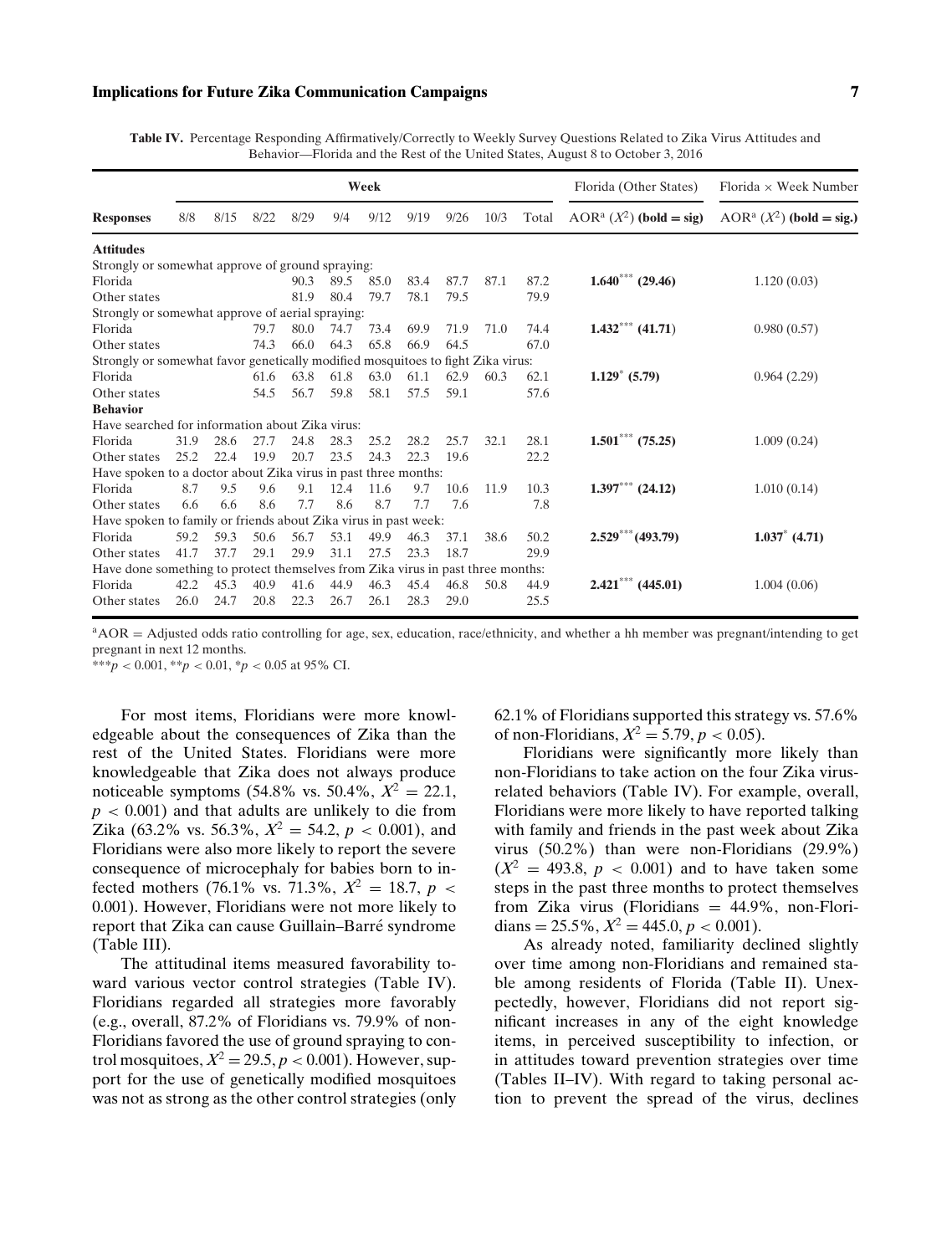**Table V.** Multivariate Logistic Regression Models Predicting Perceived Risk of Zika Infection and Behaviors to Prevent Zika Comparing (1) Floridians with Survey Respondents Over Time in the Rest of the United States and (2) Pregnant Households Versus Not, Controlling for Sex, Age, Education, and Race, August 8 to September 26, 2016 (Predictor Variable in Bold Type)

|                                                            | Wald    | Adjusted OR |
|------------------------------------------------------------|---------|-------------|
| <b>Perceived risk of Zika virus</b>                        |         |             |
| Florida (other states)                                     | 619.30  | $3.188***$  |
| Week number <sup>a</sup>                                   | 4.35    | $0.971$ *   |
| Florida $\times$ week number <sup>b</sup>                  | 0.11    | 1.006       |
| Pregnant/intending to be pregnant<br>household member (no) | 9.36    | $1.317**$   |
| Constant                                                   | 364.42  | $0.151***$  |
| <b>Behaviors</b>                                           |         |             |
| Spoken to doctor about Zika virus                          |         |             |
| Florida (other states)                                     | 24.12   | $1.397***$  |
| Week number                                                | 1.11    | 1.021       |
| Florida $\times$ week number                               | 0.14    | 1.010       |
| Pregnant/intending to be pregnant<br>household member (no) | 71.26   | $2.400***$  |
| Constant                                                   | 479.38  | $0.042***$  |
| Spoken to family or friends about Zika virus               |         |             |
| Florida (other states)                                     | 493.79  | $2.529***$  |
| Week number                                                | 154.89  | $0.866***$  |
| Florida $\times$ week number                               | 4.71    | $1.037*$    |
| Pregnant/intending to be pregnant<br>household member (no) | 60.12   | $1.889***$  |
| Constant                                                   | 116.41  | $0.407***$  |
| <b>Searched for information about Zika virus</b>           |         |             |
| Florida (other states)                                     | 75.25   | $1.501***$  |
| Week number                                                | 2.52    | 0.980       |
| Florida $\times$ week number                               | 0.24    | 1.009       |
| Pregnant/intending to be pregnant<br>household member (no) | 14.83   | $1.383***$  |
| Constant                                                   | 188.362 | $0.285***$  |
| Done something to protect themselves from Zika virus       |         |             |
| Florida (other states)                                     | 445.01  | $2.421***$  |
| Week number                                                | 10.15   | $1.039***$  |
| Florida $\times$ week number                               | 0.06    | 1.004       |
| Pregnant/intending to be pregnant<br>household member (no) | 21.13   | $1.461***$  |
| Constant                                                   | 433.50  | $0.156***$  |

<sup>a</sup>Sequentially numbered such that August 8, 2016 = 1 and September 26, 2016 = 8.

<sup>b</sup>Interactions between location and week coded as a meancentered variable (location  $\times$  week-5).

\*\*\**p* < 0.001, \*\**p* < 0.01, \**p* < 0.05 at 95% CI.

across weeks in the percentage of adults who reported talking to family and friends about Zika were slightly smaller among Floridians than among non-Floridians. On all other behavioral variables, relative to non-Floridians, Floridians did not differentially **Table VI.** Multivariate Logistic Regression Models Predicting Zika News Familiarity and Zika Transmission Knowledge (1) Floridians with Survey Respondents in the Rest of the United States Over Time and (2) Pregnant Households Versus Not, Controlling for Sex, Age, Education, and Race, August 8 to September 26, 2016 (Predictor Variable in Bold Type)

|                                                            | Wald   | Adjusted OR |
|------------------------------------------------------------|--------|-------------|
| Zika virus news familiarity                                |        |             |
| Florida (other states)                                     | 155.81 | $2.104***$  |
| Week number <sup>a</sup>                                   | 8.48   | $0.962**$   |
| Florida $\times$ week number <sup>b</sup>                  | 3.88   | $1.048*$    |
| Pregnant/intending to be pregnant<br>household member (no) | 0.07   | 1.029       |
| Constant                                                   | 40.46  | $1.830***$  |
| <b>Transmitted by mosquitoes</b>                           |        |             |
| Florida (other states)                                     | 11.55  | $1.195***$  |
| Week number                                                | 3.01   | 0.977       |
| Florida $\times$ week number                               | 0.31   | 0.996       |
| Pregnant/intending to be pregnant<br>household member (no) | 3.41   | 1.236       |
| Constant                                                   | 281.56 | $5.818***$  |
| <b>Sexual transmission</b>                                 |        |             |
| Florida (other states)                                     | 22.45  | $1.213***$  |
| Week number                                                | 5.30   | $0.976*$    |
| Florida $\times$ week number                               | 3.26   | 1.030       |
| Pregnant/intending to be pregnant<br>household member (no) | 10.06  | $1.309**$   |
| Constant                                                   | 26.81  | $1.504***$  |
| Not transmitted by coughs or sneezes                       |        |             |
| Florida (other states)                                     | 16.70  | $1.186***$  |
| Week number                                                | 0.86   | 0.990       |
| Florida $\times$ week number                               | 0.00   | 1.00        |
| Pregnant/intending to be pregnant<br>household member (no) | 0.063  | 0.979       |
| Constant                                                   | 21.37  | $1.444***$  |

<sup>a</sup>Sequentially numbered such that August 8, 2016 = 1 and September 26, 2016 = 8.

<sup>b</sup>Interactions between location and week coded as a meancentered variable (location  $\times$  week-5).

\*\*\**p <* 0.001, \*\**p <* 0.01, \**p <* 0.05 at 95% CI.

report Zika virus-related behaviors over the survey period (Table IV).

The main finding that Floridians reported greater Zika virus-related awareness, risk perceptions, knowledge, attitudes, and behaviors for 16 of 17 variables (than did non-Floridians) remained consistent when controlling for time, sex, age, race, education, and whether or not a member of the household was pregnant or intending to become pregnant. The interaction between Florida/other states and time remained significant for familiarity with news coverage and speaking with family and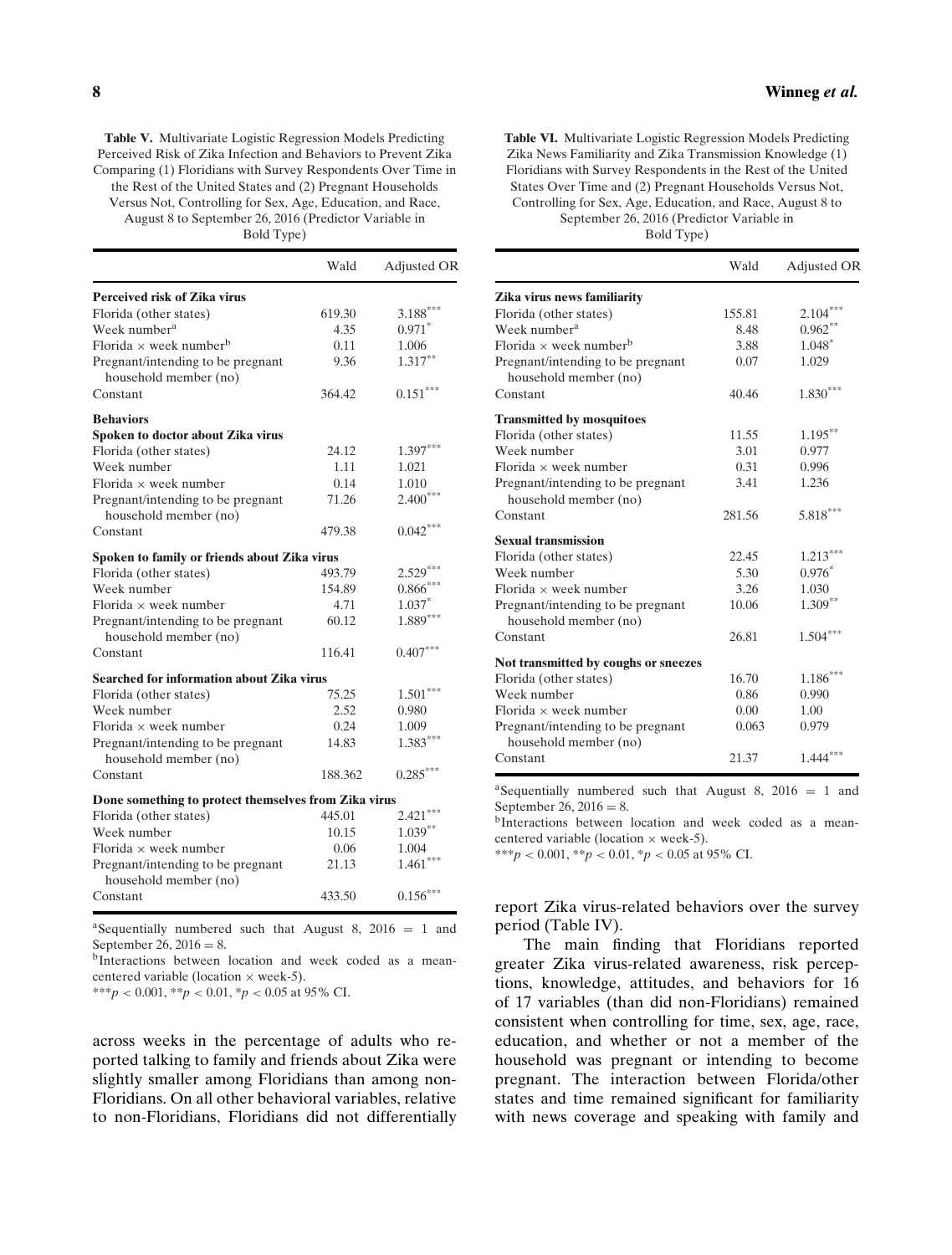friends about the Zika virus but nonsignificant for the 15 other knowledge, attitude, and behavior items, after controlling for demographic variables (Tables V–VIII).

#### **3.3. Hypothesis 3**

Regarding predictions for households with greater pregnancy status, multivariate analyses showed that in addition to residing in Florida, residing in a home with someone who was or intended to be pregnant was also a significant predictor of perceived susceptibility. However, the interaction between pregnancy status and living in Florida did not significantly add to the prediction (not shown). Residing in homes with someone who was or intended to become pregnant was significantly related to knowledge of sexual transmission of Zika (adjusted odds ratio  $[AOR] = 1.309$ ,  $p < 0.01$ ) (Table VI) but only significantly related to one of the four severity measures: the knowledge that the Zika virus does not always produce noticeable symptoms  $(AOR = 1.208, p < 0.05)$  (Table VII). No differences were observed for knowledge that Zika virus causes microcephaly or Guillain–Barré syndrome. Again, none of the interactions was significant (not shown).

Regarding taking action, responses were stronger among households with women potentially at risk of adverse child outcomes, an effect that did not differ by region. These actions included information-seeking behaviors such as speaking with one's doctor  $(AOR = 2.400, p < 0.001)$  and speaking with family or friends about Zika virus  $(AOR = 1.889, p < 0.001)$ , searching for information about Zika virus (AOR1.383,  $p < 0.001$ ), and more direct action such as doing something to protect oneself from Zika virus  $(AOR = 1.461, p < 0.001)$ (Table V). Finally, those individuals residing in homes with someone who was or intended to be pregnant were not more positive toward aerial spraying to minimize the spread of the virus, nor more likely to favor ground spraying or introducing genetically modified mosquitoes to minimize the spread of the virus (Table VIII).

#### **3.4. Hypothesis 4**

To test this hypothesis, we compared the proportion of respondents who did not see themselves at risk of infection but who took action in Florida compared to the rest of the United States. In Florida, 37.6% took action despite not seeing themselves at risk, whereas the comparable proportion in the Education, and Race, August 8 to September 26, 2016 (Predictor Variable in Bold Type)

|                                                            | Wald   | Adjusted OR |
|------------------------------------------------------------|--------|-------------|
| Zika virus does not always produce noticeable symptoms     |        |             |
| Florida (other states)                                     | 22.10  | $1.207***$  |
| Week number                                                | 1.95   | 1.015       |
| Florida $\times$ week number                               | 3.23   | .972        |
| Pregnant/intending to be pregnant<br>household member (no) | 5.50   | $1.208*$    |
| Constant                                                   | 14.08  | $.747***$   |
| Unlikely that adults can die from Zika virus               |        |             |
| Florida (other states)                                     | 54.20  | $1.356***$  |
| Week number                                                | 4.18   | $.978*$     |
| Florida $\times$ week number                               | 0.68   | 1.014       |
| Pregnant/intending to be pregnant<br>household member (no) | 2.78   | 1.149       |
| Constant                                                   | 5.28   | $1.200*$    |
| FL is state with travel guidance                           |        |             |
| Florida (other states)                                     | 139.24 | $1.628***$  |
| Week number                                                | 8.37   | $1.032**$   |
| Florida $\times$ week number                               | 0.23   | 0.992       |
| Pregnant/intending to be pregnant<br>household member (no) | 5.27   | $1.207*$    |
| Constant                                                   | 264.38 | $0.265***$  |
| Zika virus causes microcephaly                             |        |             |
| Florida (other states)                                     | 18.68  | $1.216***$  |
| Week number                                                | 8.81   | $0.966$ **  |
| Florida $\times$ week number                               | 3.03   | 1.032       |
| Pregnant/intending to be pregnant<br>household member (no) | 0.80   | 1.082       |
| Constant                                                   | 22.68  | $1.488***$  |
| Zika virus causes GBS                                      |        |             |
| Florida (other states)                                     | 2.41   | 0.930       |
| Week number                                                | 0.50   | 1.009       |
| Florida $\times$ week number                               | 0.07   | 0.995       |
| Pregnant/intending to be pregnant<br>household member (no) | 0.71   | 1.078       |
| Constant                                                   | 141.93 | $0.349***$  |

<sup>a</sup>Sequentially numbered such that August 8,  $2016 = 1$  and September 26,  $2016 = 8$ .

<sup>b</sup>Interactions between location and week coded as a meancentered variable (location  $\times$  week-5).

\*\*\**p <* 0.001, \*\**p <* 0.01, \**p <* 0.05 at 95% CI.

rest of the country was 22.5%, which represented a significant difference  $(X^2 = 226.9, p < 0.001)$ . In Florida, 57.5% took action thinking they were at risk, whereas only 40.9% in the rest of the United States did so  $(X^2 = 78.26, p < 0.001)$  (Table IX). These differences remained even after controlling for knowledge that Zika causes microcephaly. This supported the hypothesis that Floridians would report greater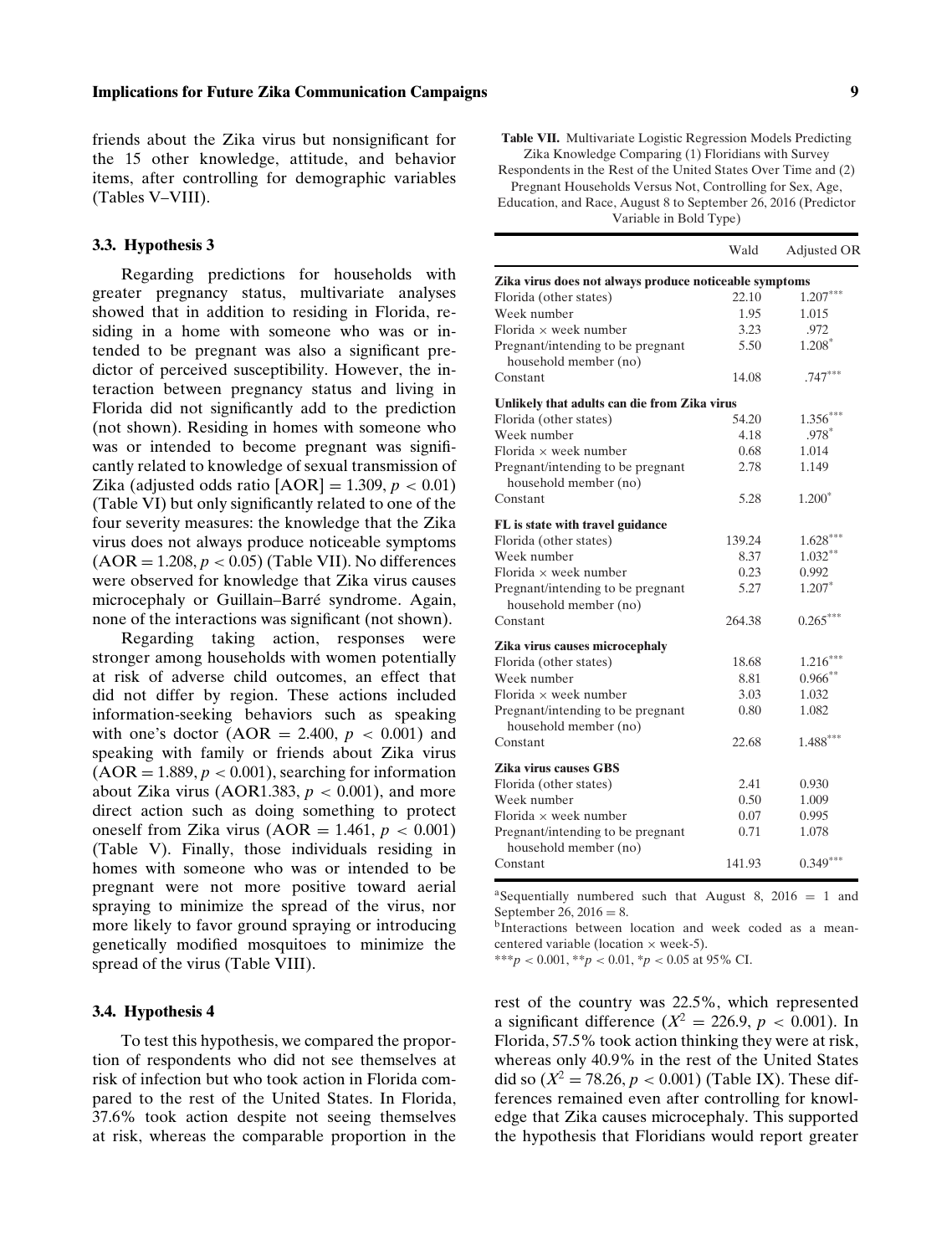**Table VIII.** Multivariate Logistic Regression Models Predicting Attitudes Toward Zika Action Comparing (1) Floridians with Survey Respondents in the Rest of the United States Over Time and (2) Pregnant Households Versus Not, Controlling for Sex, Age, Education, and Race, August 8 to September 26, 2016 (Predictor Variable in Bold Type)

|                                                            | Wald  | Adjusted OR |
|------------------------------------------------------------|-------|-------------|
| <b>Support for ground spraying</b>                         |       |             |
| Florida (other states)                                     | 29.46 | $1.640***$  |
| Week number                                                | 3.13  | 0.954       |
| Florida $\times$ week number                               | 0.03  | 1.120       |
| Pregnant/intending to be pregnant                          | 0.82  | 1.120       |
| household member (no)<br>Constant                          | 50.61 | $3.778***$  |
| <b>Support for aerial spraying</b>                         |       |             |
| Florida (other states)                                     | 41.71 | $1.432***$  |
| Week number                                                | 13.59 | $0.939***$  |
| $Florida \times week$ number                               | 0.57  | 0.980       |
| Pregnant/intending to be pregnant<br>household member (no) | 0.89  | 1.095       |
| Constant                                                   | 46.33 | $2.257***$  |
| <b>Support for genetically modified mosquitoes</b>         |       |             |
| Florida (other states)                                     | 5.79  | $1.129*$    |
| Week number                                                | 2.94  | 1.029       |
| $Florida \times week$ number                               | 2.29  | 0.964       |
| Pregnant/intending to be pregnant<br>household member (no) | 2.02  | 1.140       |
| Constant                                                   | 1.38  | 1.144       |

<sup>a</sup>Sequentially numbered such that August 8, 2016 = 1 and September 26, 2016 = 8.

<sup>b</sup>Interactions between location and week coded as a meancentered variable (location  $\times$  week-5).

\*\*\**p <* 0.001, \**p <* 0.05 at 95% CI.

action to prevent the spread of the virus even if they were not personally threatened by the virus. Nevertheless, more than half of those surveyed in Florida (55.1%) reported taking no action to prevent the spread of the infection (Table IV).

Although Floridians were more supportive of aerial spraying, ground spraying, and the use of genetically modified mosquitoes than the rest of the United States, Floridians at risk did not differ from those not at risk in supporting these policies (Table X). Ironically, those at risk were less supportive of ground spraying than those not at risk in both Florida and the rest of the United States. These patterns failed to support the hypothesis regarding greater community support for preventive action among those not at risk in Florida versus the rest of the United States.

# **4. SUMMARY, DISCUSSION, AND CONCLUSION**

#### **4.1. Summary of Findings**

By the week of August 8, one week after local Zika virus transmission was reported, Floridians reported greater familiarity with Zika virus news stories than non-Floridians, and there was a small but significant difference over time such that news familiarity appeared to decline among all respondents except Floridians. Floridians also had a more accurate understanding of the severity of Zika than non-Floridians, correctly noting that adults are unlikely to die, that it is often asymptomatic, and that severe outcomes occurred among infants born to infected pregnant mothers. Although households with a pregnant woman or a woman intending to become pregnant were more knowledgeable about sexual transmission of the virus, they were only significantly more likely to know that Zika doesn't always produce noticeable symptoms and no more likely to know about microcephaly. This was also true of pregnant households outside of Florida.

With respect to knowledge, most differences were small. The largest difference in knowledge pertained to awareness of Florida as the state in which local travel restrictions were advised for pregnant women and women of reproductive age. There

Table IX. Percentage Taking Action to Protect Against Zika Virus in the Past Three Months, Favoring Aerial or Ground Spraying, or Genetically Modified Mosquitoes by Those Who Do or Do Not See Themselves at Risk for Zika Virus

|                                          | Taken Action in Past<br>Three Months | Favor Aerial<br>Spraying | Favor Ground<br>Spraying | Favor Introducing<br><b>Genetically Modified</b><br>Mosquitoes |
|------------------------------------------|--------------------------------------|--------------------------|--------------------------|----------------------------------------------------------------|
| Floridians not perceived to be at risk   | $37.6***$                            | 74.3                     | 87.5                     | 62.7                                                           |
| Rest of U.S. not perceived to be at risk | 22.5                                 | 66.4                     | 86.5                     | 58.1                                                           |
| Floridians perceived to be at risk       | $57.5***$                            | 74.4                     | 79.7                     | 61.1                                                           |
| Rest of U.S. perceived to be at risk     | 40.9                                 | 70.7                     | 81.4                     | 55.2                                                           |

 $***p < 0.001$ .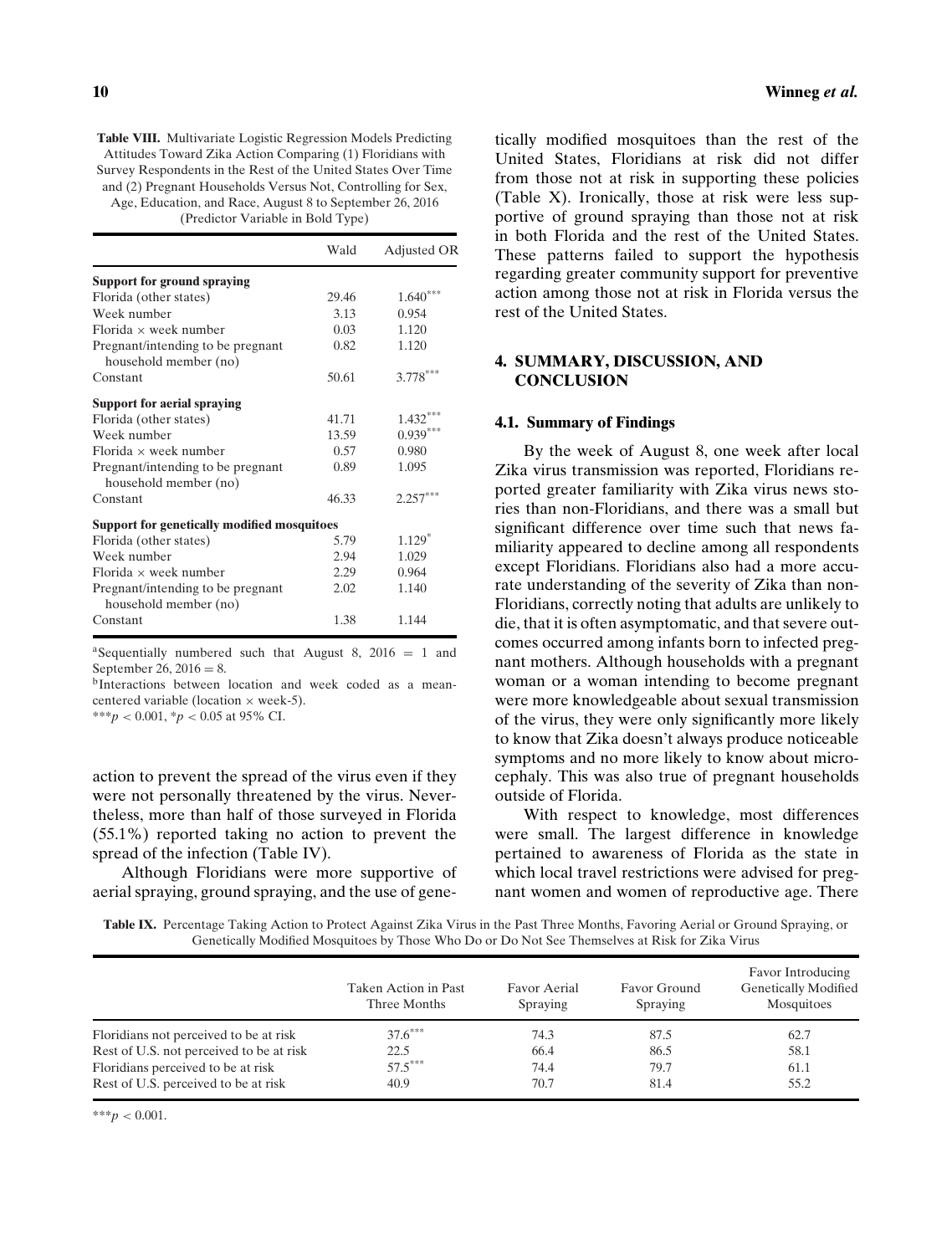**Table X.** Multivariate Logistic Regression Models Predicting Support for Community Prevention Efforts Against Zika (Ground Spraying, Aerial Spraying, and Releasing Genetically Modified Mosquitoes) Comparing (1) Floridians with Survey Respondents in the Rest of the United States Over Time, (2) Pregnant Households, and (3) Those at Perceived Zika Risk, Controlling for Sex, Age, Education, and Race, August 8 to September 26, 2016 (Predictor Variable in Bold Type)

|                                                            | Wald  | Adjusted OR |
|------------------------------------------------------------|-------|-------------|
| Support for ground spraying                                |       |             |
| Florida (other states)                                     | 27.02 | $1.620***$  |
| Week number <sup>a</sup>                                   | 2.80  | .956        |
| Florida $\times$ week number <sup>b</sup>                  | 0.01  | 1.002       |
| Pregnant/intending to be pregnant<br>household member (no) | 0.70  | 1.111       |
| Perceived moderate or greater risk                         | 0.49  | 1.057       |
| for infection                                              |       |             |
| Constant                                                   | 48.64 | $3.694***$  |
| <b>Support for aerial spraying</b>                         |       |             |
| Florida (other states)                                     | 34.44 | $1.398***$  |
| Week number                                                | 13.56 | $0.939***$  |
| Florida $\times$ week number                               | 0.56  | .981        |
| Pregnant/intending to be pregnant                          | 0.70  | 1.084       |
| household member (no)                                      |       |             |
| Perceived moderate or greater risk                         | 3.48  | 1.116       |
| for infection                                              |       |             |
| Constant                                                   | 45.46 | $2.246***$  |
| <b>Support for genetically modified mosquitoes</b>         |       |             |
| Florida (other states)                                     | 5.08  | $1.124*$    |
| Week number                                                | 2.85  | 1.028       |
| Florida $\times$ week number                               | 2.25  | .964        |
| Pregnant/intending to be pregnant<br>household member (no) | 1.84  | 1.13        |
| Perceived moderate or greater risk<br>for infection        | .093  | 1.017       |
| Constant                                                   | 1.51  | 1.151       |

<sup>a</sup>Sequentially numbered such that August 8, 2016 = 1 and September 26, 2016 = 8.

<sup>b</sup>Interactions between location and week coded as a meancentered variable (location  $\times$  week-5).

\*\*\**p <* 0.001, \**p <* 0.05 at 95% CI.

were larger differences between Floridians and non-Floridians with respect to attitudes, with Floridians being more likely than non-Floridians to support community-wide vector control strategies to combat the Zika virus. Although there were significant differences between Floridians and non-Floridians in all of the behavioral actions reported, the magnitudes were varied. The largest difference in behavior was that Floridians were more than twice as likely as non-Floridians to report taking preventive action to protect themselves from the Zika virus. Although this increase in action was concentrated among persons with greater perceived risk of infection, there was also an increase in action among those not personally at risk of infection. Support for community-wide efforts such as aerial spraying was also higher in Florida but did not differ by risk status. However, about half of those surveyed reported taking no action, despite the finding that more than eight in ten residents knew of the virus and that mosquitoes were a likely transmission route.

Surprisingly, there were only two differences over time between Floridians and non-Floridians. Floridians were more familiar with Zika virus news, with Floridians' awareness staying stable during the study period and that of the rest of the United States declining. The only other difference that reached statistical significance was in regard to talking with family and friends about the epidemic, a behavior that declined less in Florida than in the rest of the country.

## **4.2. Discussion**

As expected, Floridians perceived greater susceptibility to Zika, had more knowledge about it, more positive attitudes about community action, and took more preventive actions than non-Floridians. All of these effects are consistent with theories that focus on risk perception as the motivator of behavior change. In addition, in the absence of any evidence of increased susceptibility or severity in Florida after local transmission was announced, Floridians did not differentially increase their attitudes or behavior compared to non-Floridians. It is important to recognize that Zika virus news familiarity among Floridians exceeded 85% at the start of this study period, constraining additional increased familiarity after local transmission was confirmed. Similarly, at the start of the study period, the largest difference pertained to perceived susceptibility, with more than twice as many Floridians as non-Floridians believing themselves to have at least a moderate risk of contracting the Zika virus. The high number of travel-related cases in Florida, coupled with predictions of local Zika virus transmission in Florida (Monaghan et al., 2016), might have primed Floridians before local transmission was confirmed, thereby limiting further movement on knowledge, attitudes, and behavior, even though some types of knowledge were relatively low (e.g., knowledge of sexual transmission and that Zika virus can be asymptomatic). Additionally, non-Floridians may have experienced optimism bias (Weinstein & Klein, 1995), believing they were not susceptible to infection. Floridians were less optimistic since they were more likely than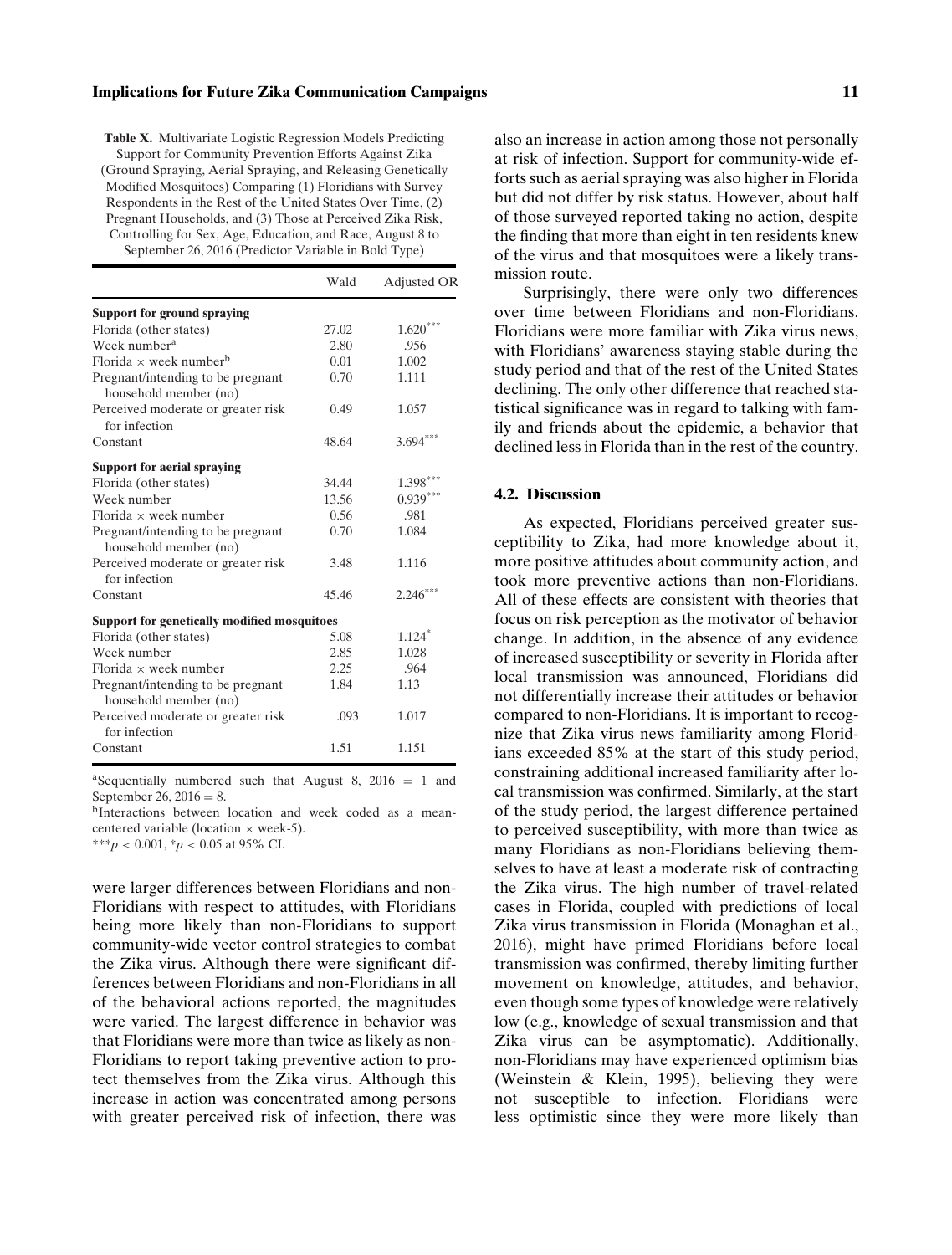non-Floridians to believe, early in the study, they were at risk, perhaps a result of media coverage raising the possibility of that risk.

The finding that respondents in Florida in a household with a pregnant woman or a woman intending to become pregnant were not more likely to know about the severe consequences than comparable households in the rest of the United States is somewhat surprising. There were also no significant differences in preventive actions taken by persons in households in Florida with a pregnant woman or a woman intending to become pregnant compared to other Floridian households, a finding that again is consistent with theories that focus on individual perceived threat. If households with women in Florida did not see themselves at increased risk or greater severity of consequences compared to similar women in the rest of the United States, then they would not be expected to take greater action either.

One possible explanation for the lack of enhanced response among households with pregnant members is that the confirmation of local transmission by CDC was not noteworthy to residents of Florida. Floridians had already been the focus of intense concern about Zika's spread in that state, and it is possible that the distinction between travel-related transmission and the potential for local transmission escaped Floridians. Surveys conducted in Florida prior to the oversample suggested that Floridians were already more concerned about the infection than residents of other states, and the announcement of local transmission may not have altered the perceived threat. Alternatively, it might be that residents of Miami–Dade County, where there were more intensive education efforts by CDC and the Florida Department of Health, did experience increases in knowledge along with more favorable attitudes and behaviors toward prevention, but that those effects were diluted within the larger Florida sample.

From the perspective of the SCM, the greater action taken to prevent the infection among those not at personal risk of infection in Florida compared to non-Floridians suggests that residents there did become more attuned to the need for greater action in the wider community. This concern was also reflected in greater support for community-wide action such as ground spraying. However, the lack of comparable support for the release of genetically modified mosquitoes reflects the incomplete development of consensus for this potentially effective response to the epidemic. In addition, the finding that less than half of the public had done anything personally to prevent the spread of the virus may also indicate that

effective messages about ways to prevent the spread of the virus had not yet been assimilated. This may also have attenuated the response among households that were most at risk in Florida as the SCM suggests that preventive action even among those most at risk depends on social support for that action among the rest of the population. In the absence of strong action by the majority of the population, even those at high risk may not be as motivated to see themselves at risk and to take action. This may again reflect the inevitable need to develop messages about appropriate responses that the wider public can take.

### **4.3. Limitations**

Survey research is subject to a number of limitations, including sampling error, question wording bias, question order bias, and nonresponse (Groves, 2006; Visser, Krosnick, & Lavrakas, 2000). Nonresponse for this study, though high, is within industry standards for dual frame sample telephone surveys, and studies conducted across time show that higher response rates do not yield significantly different estimates for items similar to ones asked here (social, economic, and political items) (Pew Research Center, 2012; Keeter, Kennedy, Dimock, Best, & Craighill, 2006). Further, because of the repeated cross-sections in this study, changes are less likely to be due to these errors, which are likely to be stable from week to week. It is also possible that Floridians' knowledge, attitudes, and behaviors increased immediately after the announcement of local transmission but before the first week of data collection, that is, between August 1 and August 8. However, inspection of APPC's national surveys, including a nonrepresentative sample of Florida residents in the survey weeks before the oversampling, suggests that Floridians might have had higher knowledge, attitudes, and behaviors for weeks or even months before the announcement of local transmission. We were also not able to determine whether respondents were partners in at-risk couples who could have prevented the sexual transmission of Zika and so may have underestimated this response. We also did not have direct measures of perceived severity of the various effects of the Zika virus and relied on knowledge of those effects as a proxy. Finally, we did not measure perceived efficacy of actions to prevent the spread of the virus. However, our hypotheses rested on predictions that were likely to occur apart from those beliefs. Nevertheless, future research on communitywide responses to the threat of Zika infection should include those measures.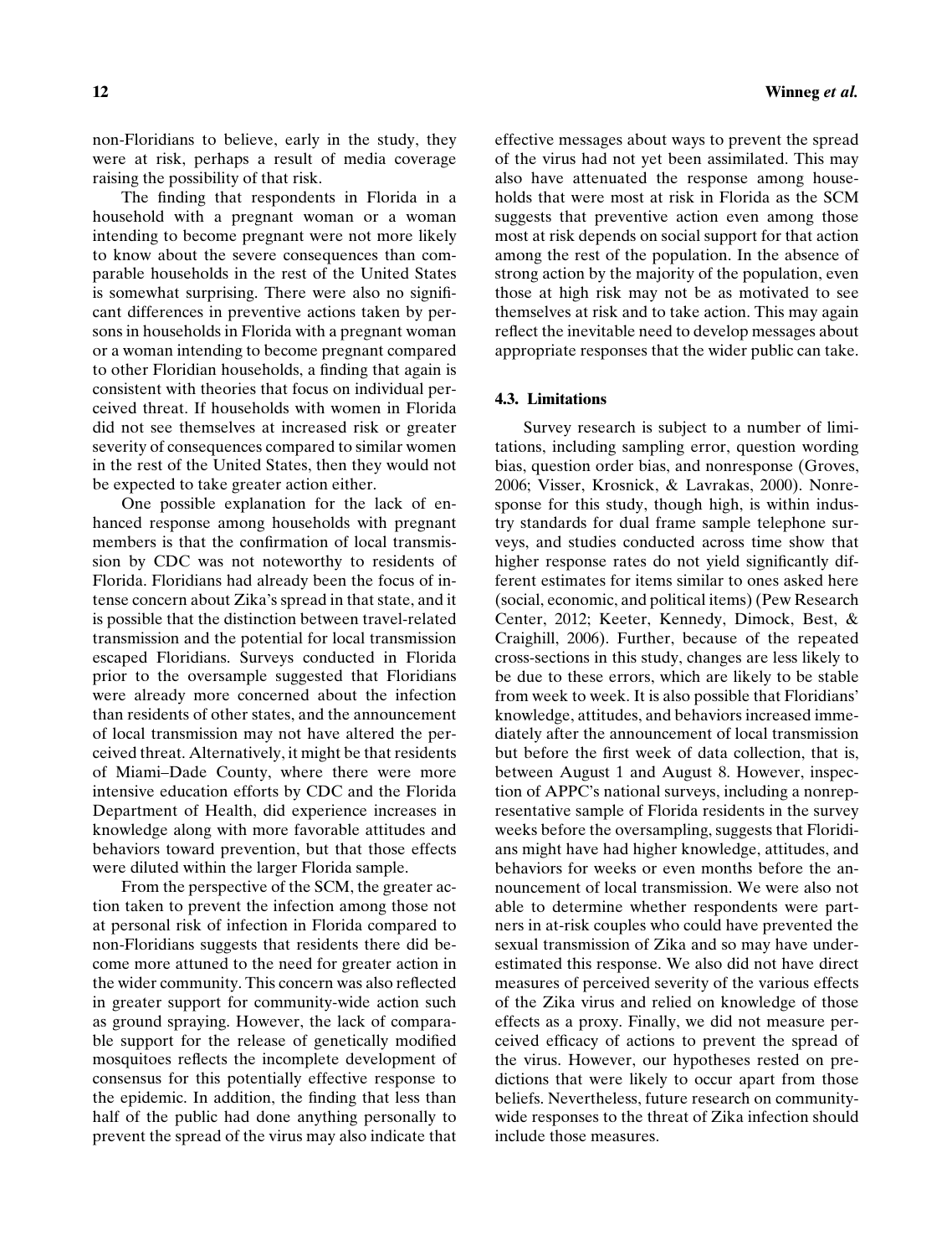#### **Implications for Future Zika Communication Campaigns 13**

# **4.4. Conclusions**

Although Floridians compared to others were more likely to take action if they recognized their personal risk, the majority of Floridians took no action. Even households with a member at risk of an adverse pregnancy outcome did not report greater action in Florida than similar households in the rest of the United States. These outcomes are consistent with theories of risk perception inasmuch as those households in Florida did not experience enhanced perceptions of susceptibility or severity. Future efforts to combat outbreaks of the virus may require enhancing perceptions of severity by highlighting the potential for Zika to cause Guillain–Barré syndrome or microcephaly. Increasing the understanding that Zika can be transmitted sexually may also elevate perceived threat sufficiently to generate greater preventive action.

In the future, an effective message frame could also focus on the benefits to others in the community for taking protective action (Kelly & Hornik, 2016). That is, even if residents did not see themselves at personal risk, they could come to recognize their role in preventing the spread of the virus to others at risk. A link between individuals taking action to benefit the pregnant woman, with clear causal explanations for how an individual's use of insect repellent or eliminating standing water could benefit their pregnant neighbor and her baby, might break through the ceiling effects and generate greater support for community level change.

# **ACKNOWLEDGMENTS**

This work was supported by the Science of Science Communication endowment of the Annenberg Public Policy Center of the University of Pennsylvania. The endowment was established by the Annenberg Foundation.

# **APPENDIX: SURVEY ITEMS USED IN ANALYSIS (EXPANDED TABLE I)**

# **Reported familiarity with Zika (proxy for interest in Zika virus information):**

ZG-01. How familiar are you with news reports about ZIKA (ZEE-ka) virus?

- 1. Very familiar
- 2. Somewhat familiar
- 3. Somewhat unfamiliar
- 4. Very unfamiliar
- 5. (DO NOT READ) Don't know
- 6. (DO NOT READ) Refused

#### **Perceived susceptibility:**

ZG-43. What is the risk that you will be infected with Zika (ZEE-ka) in the next six months?

- 1. Extremely high risk
- 2. Very high risk
- 3. Moderate risk
- 4. Low risk
- 5. No risk
- 6. (DO NOT READ) Don't know
- 7. (DO NOT READ) Refused

### **Perceived severity:**

ZG-15. How accurate, if at all, is it to say that an individual who has been infected by ZIKA (ZEEka) virus will know it because ZIKA (ZEE-ka) virus always produces noticeable symptoms?

- 1. Very accurate
- 2. Somewhat accurate
- 3. Not too accurate
- 4. Not at all accurate
- 5. (DO NOT READ) Don't know
- 6. (DO NOT READ) Refused

ZG-08. How likely, if at all, is it that an adult who contracts ZIKA (ZEE-ka) virus will die as a result?

- 1. Very likely
- 2. Somewhat likely
- 3. Not too likely
- 4. Not likely at all
- 5. (DO NOT READ) Don't know
- 6. (DO NOT READ) Refused

ZG-12. I'm going to read **a few** statements. For each one please tell me if you think **scientists** have established it is true, **scientists** have established it is false, or **scientists** are not sure whether it is true or false.

(INSERT ITEM). Would you say that **scientists** have established that is true or false, or **scientists** are not sure whether it is true or false?

- 1. True
- 2. False
- 3. Scientists are not sure
- 4. (DO NOT READ) Don't know
- 5. (DO NOT READ) Refused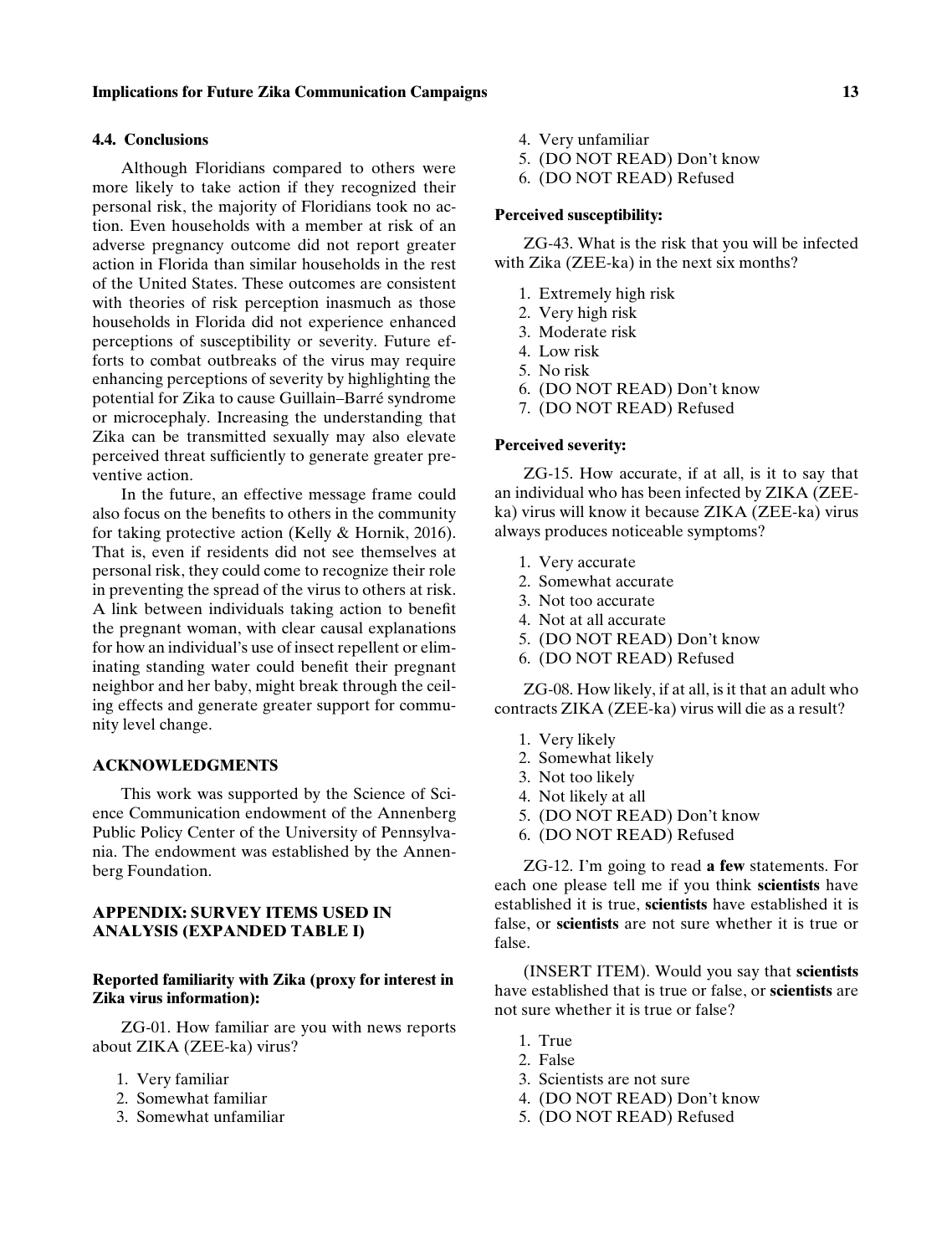- a. ZIKA (ZEE-ka) virus can cause the birth of babies with unusually small heads
- b. ZIKA (ZEE-ka) virus can cause temporary paralysis in humans

### **Knowledge about transmission:**

ZG-03. Just your best guess. How do scientists think someone can get Zika (ZEE-KA) virus?

Is it very likely this is a way someone can get it, somewhat likely, not too likely, or not likely at all that this is a way someone can get Zika (ZEE-ka) virus?

- 1. Very likely
- 2. Somewhat likely
- 3. Not too likely
- 4. Not likely at all
- 5. (DO NOT READ) Don't know
- 6. (DO NOT READ) Refused
- a. By being bitten by a mosquito that has already bitten someone who has Zika (ZEE-ka) virus
- b. By having sexual intercourse with someone who has Zika (ZEE-ka) virus
- c. By being sneezed or coughed on by someone who has Zika (ZEE-ka) virus

# **Knowledge about travel restrictions:**

ZI-26. Have you read, seen, or heard about a CDC recommendation that pregnant women not travel to a part of the United States that has had a number of cases of Zika (ZEE-ka)?

- 1. Yes
- 2. No
- 3. (DO NOT READ) Don't know
- 4. (DO NOT READ) Refused

 $(ASK IF ZI-26 = 1)$ 

ZI-27. Could you tell me which state is the subject of that warning?

# (DO NOT READ LIST)

- 1. Florida
- 2. Other state
- 3. (DO NOT READ) Don't know
- 4. (DO NOT READ) Refused

## **Attitudes—community prevention:**

ZI-22. If there were cases of people getting infected with Zika (ZEE-ka) virus in your city or town, would you approve or disapprove of special spraying at the ground level against mosquitoes to prevent the spread of Zika (ZEE-ka) virus? (PAUSE FOR AN-SWER): Would that be strongly approve, somewhat approve, neither approve nor disapprove, somewhat disapprove, or strongly disapprove?

ZI-23. If there were cases of people getting infected with Zika (ZEE-ka) virus in your city or town, would you approve or disapprove of special spraying from the air against mosquitoes to prevent the spread of Zika (ZEE-ka) virus? (PAUSE FOR AN-SWER): Would that be strongly approve, somewhat approve, neither approve nor disapprove, somewhat disapprove, or strongly disapprove?

- 1. Strongly approve
- 2. Somewhat approve
- 3. Neither approve nor disapprove
- 4. Somewhat disapprove
- 5. Strongly disapprove
- 6. (DO NOT READ) Don't know
- 7. (DO NOT READ) Refused

ZM.-20. The genetically modified male mosquito produces offspring that die before they reach adulthood. To minimize the spread of Zika (ZEE-ka) virus in the United States, do you favor or oppose scientists releasing these genetically modified male mosquitoes in places in the United States where the mosquito that can carry Zika (ZEE-ka) virus is found

Is that strongly favor, somewhat favor, neither favor nor oppose, somewhat oppose, or strongly oppose?

- 1. Strongly favor
- 2. Somewhat favor
- 3. Neither favor nor oppose
- 4. Somewhat oppose
- 5. Strongly oppose
- 6. (DO NOT READ) Don't know
- 7. (DO NOT READ) Refused

## **Behavior:**

(E34 Asked of total respondents who are very or somewhat familiar or somewhat unfamiliar with news reports about the Zika virus)

E34. Have you gone to any source online or offline to learn more about the ZIKA virus, or not?

- 1. Yes
- 2. No
- 3. (DO NOT READ) Don't know
- 4. (DO NOT READ) Refused